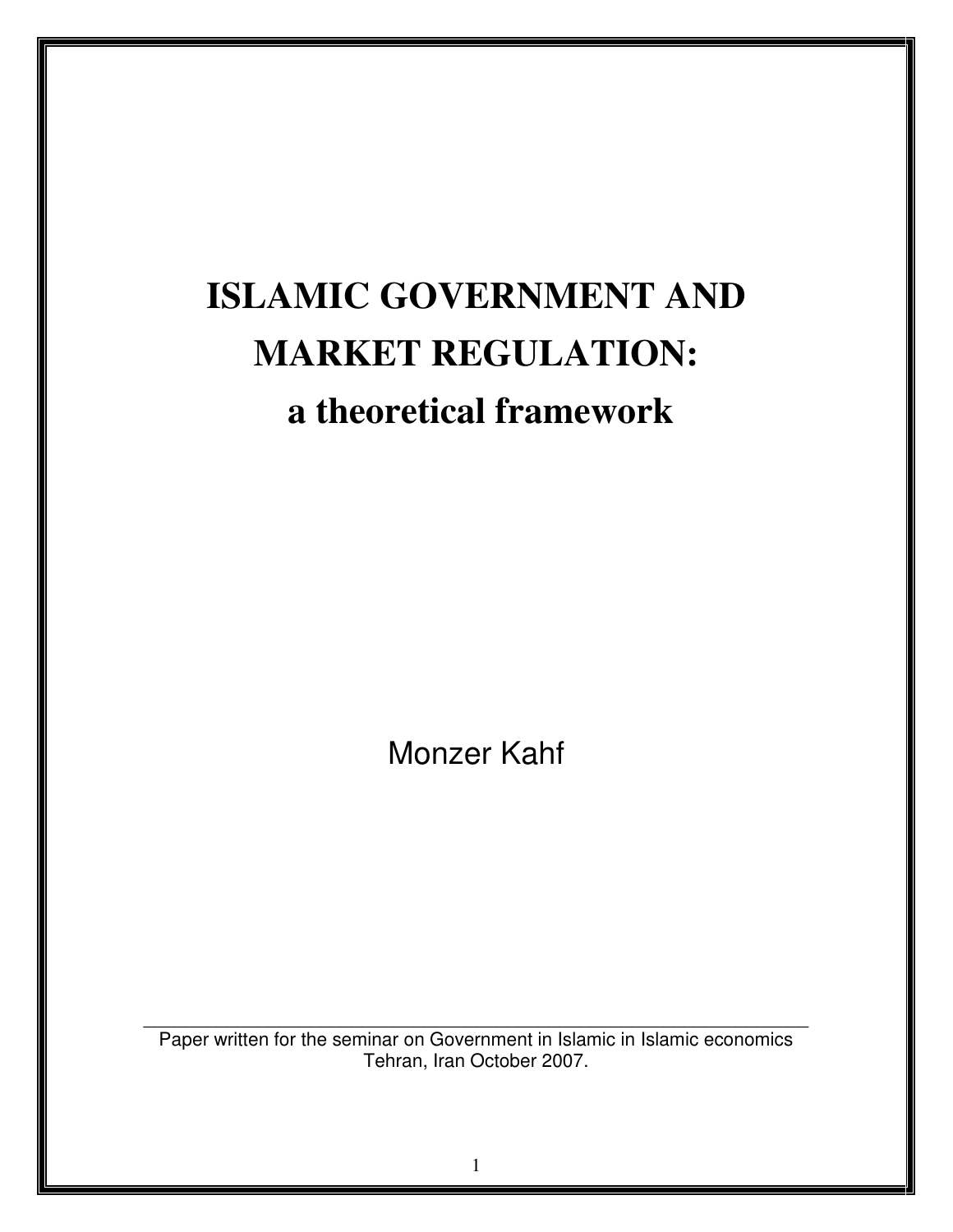#### **Islamic Government and Market Regulation: a Theoretical Framework**

Monzer Kahf

### **Introduction**

The objective of this paper is to set the floor for a scientific discussion on the role of government in regulating market prices and rules of the play of the market forces. It does not intend to reach any final conclusions. It will further suffice itself with discussing a theoretical framework for "where does the Islamic government stand in the Market.

Is our "Islamic economic system" a free market liberal system and on what ground does it differ from the "profit-driven free market economy"

This paper shall tackle its subject in three sections. Section One will deal with the objectives of the government and their relations to market regulations in the Islamic perspective. In this section we will also discuss the issue of development and the role of government as envisioned in the Islamic economic system in developmental processes. Section Two will try to derive the criteria or parameters that guide the path of economic policy with regard to regulating the commodity, financial, monetary and labor markets in general. And in Section Three, we will discuss the policy tools available to the government in the Islamic economic system for reaching its economic objectives.

It should be noted at the outset that we have very few texts that deal directly with issues of market regulation. Specifically, we have the texts of Sunnah that discuss matters like pricing, Hisbah (ombudsmanship), and the advice of avoiding breaking the currency used in the society.

Hence, the discussion throughout the paper will heavily depend on the general and specific objectives of Shari'ah as well as on tenets and principles that provide important implications and relevance.

2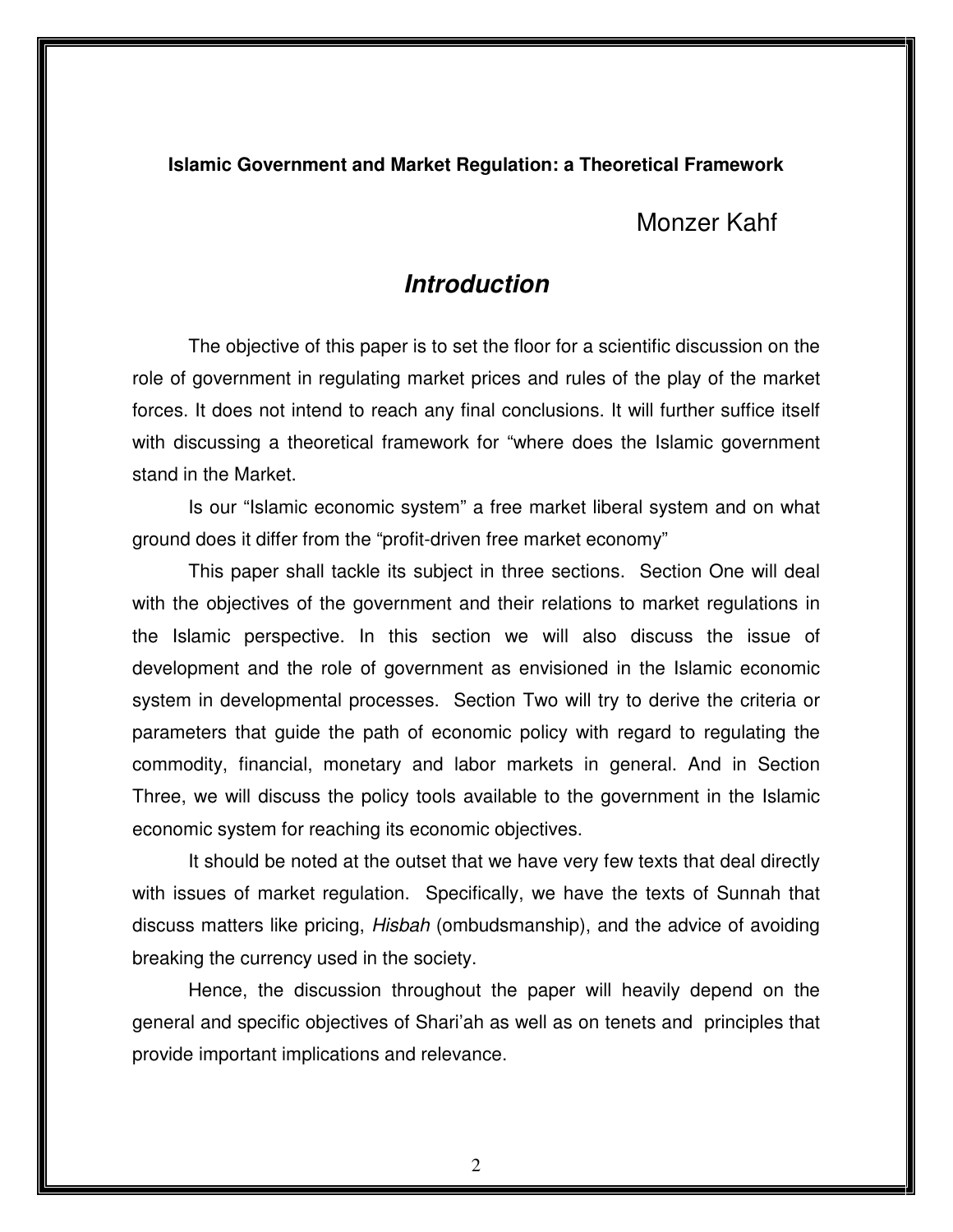### **Section One**

### **Economic Objectives of the Islamic Government**

#### **First: The generalities:**

 Human welfare can only be achieved through production and distribution. Hence, the focus of all economic systems is on how to produce efficiently and distribute equitably, the Islamic system is no different. Contemporary literature on Islamic economics is overwhelmed with discussion of the general economic objectives of Islam. What is important, however, is to observe that some of these objectives rank higher than others. It is of equal importance to know which of these objectives is assigned essentially to individuals, i.e. the private sector, which is assigned to the public economic sector and to the economic policy of the government, and what is left to the charitable or third sector.

 Reading the texts of the Qur'an and Sunnah, a theme becomes apparent that the objective of producing income sufficient to sustain one's and one's dependents needs and wants and to fulfill the material joy in this life is assigned to the private sector. Individuals are repeatedly called on in the Qur'an and Sunnah to walk in the tracks of earth and seek the sustenance provided by Allah, the Almighty. We know from the Sunnah that when a poor guy came to the Prophet (pbuh), he guided him to use his own resources and helped him liquidate them through a public auction, he also helped the poor man make better use of these resources and guided him to produce wood from the mountain for sale, and to increase his consumption and saving together.

 To this, we may add a second objective of the private sector, and perhaps second too in its rank. That is the objective of construction and prosperity on earth. Allah created the earth for the use of mankind and called on all of us to construct it, and to make the best use we can of all His resources (the Qur'an, verses 11:61, 30:9, 9:19, and 52:4). This is the objective of I'mar (or Imran or imarah) of the earth is where Ibn Khaldun derived the name of the science that he invented in the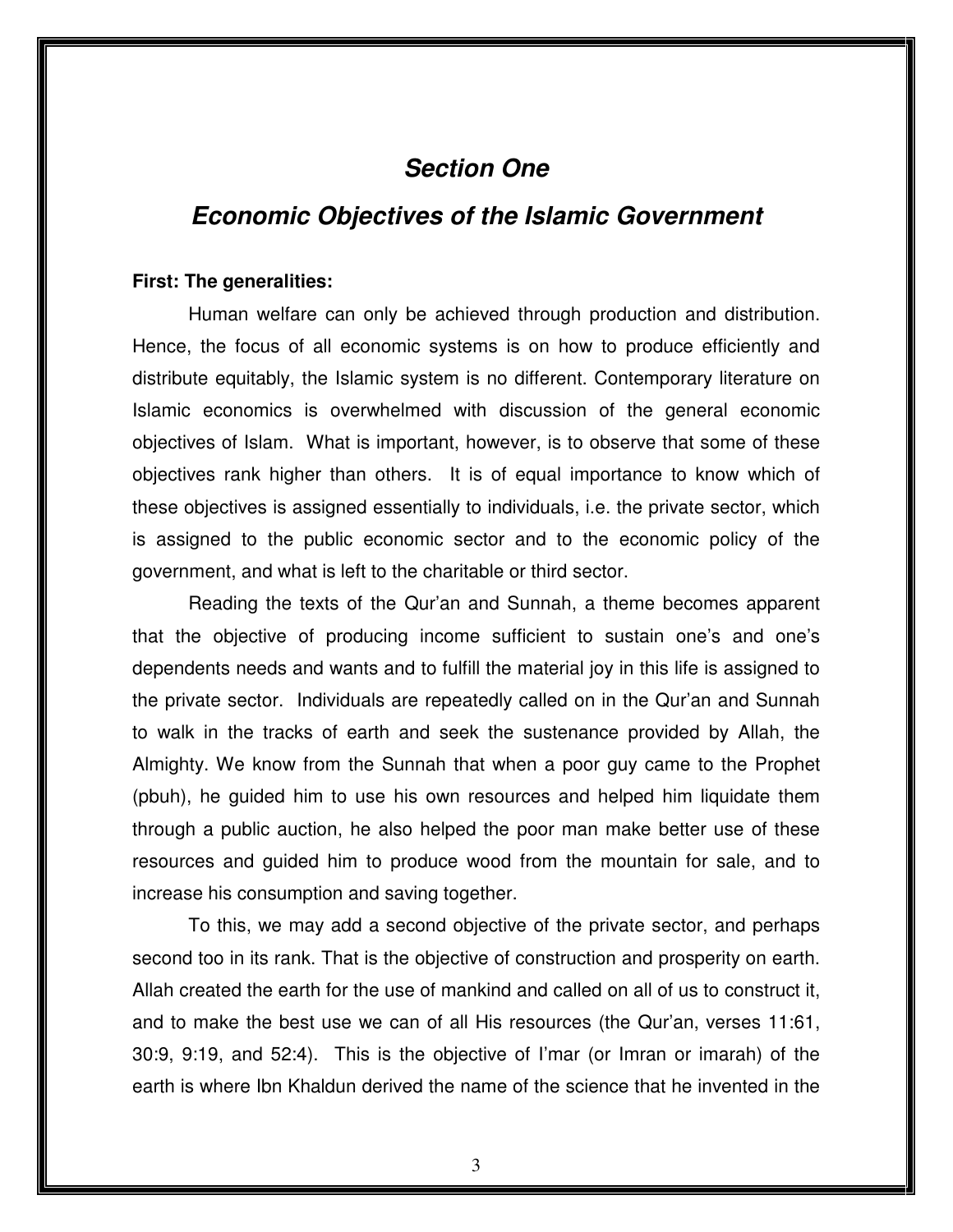thirteen century and called 'Ilm al Imran, which covered sociology, economics, and political science. Thus economic efficiency and development are covered under the umbrella of 'Imran of the earth.

 It should be noted that the Islamic government has, through its economic policy, many things to help individuals in the fulfillment of these two major objectives assigned to them.

### **Second: Objectives of Economic Policy of the Islamic Government:**

 On the premise that the Islamic system assigns productive properties to the public sector parallel with the private sector, one may argue that the essential general objectives of economic policy in Islam are as follows:

- 1. Enabling and promoting the private sector and supporting its activities in realizing its objectives of increasing material joy, construction, and prosperity. This may be the first objective of the economic policy of the Islamic government because this promotion increases the realization of all other objectives and increases the ability of the private sector to give in terms of Zakah, Sadaqat and other contributions, as well as it increases taxes that in turn support the other objectives of the economic policy.
- 2. Maximizing the benefits of members of the society from the available public properties by means of their efficient management, maintenance, and development. This is derived from the principle that a government is a mere agent of people in managing public properties.
- 3. Providing economic means and resources necessary for the political and military power of the Islamic state, which is necessary for raising the Word of Allah high in the world and for protecting the Islamic society from any potential external aggression. This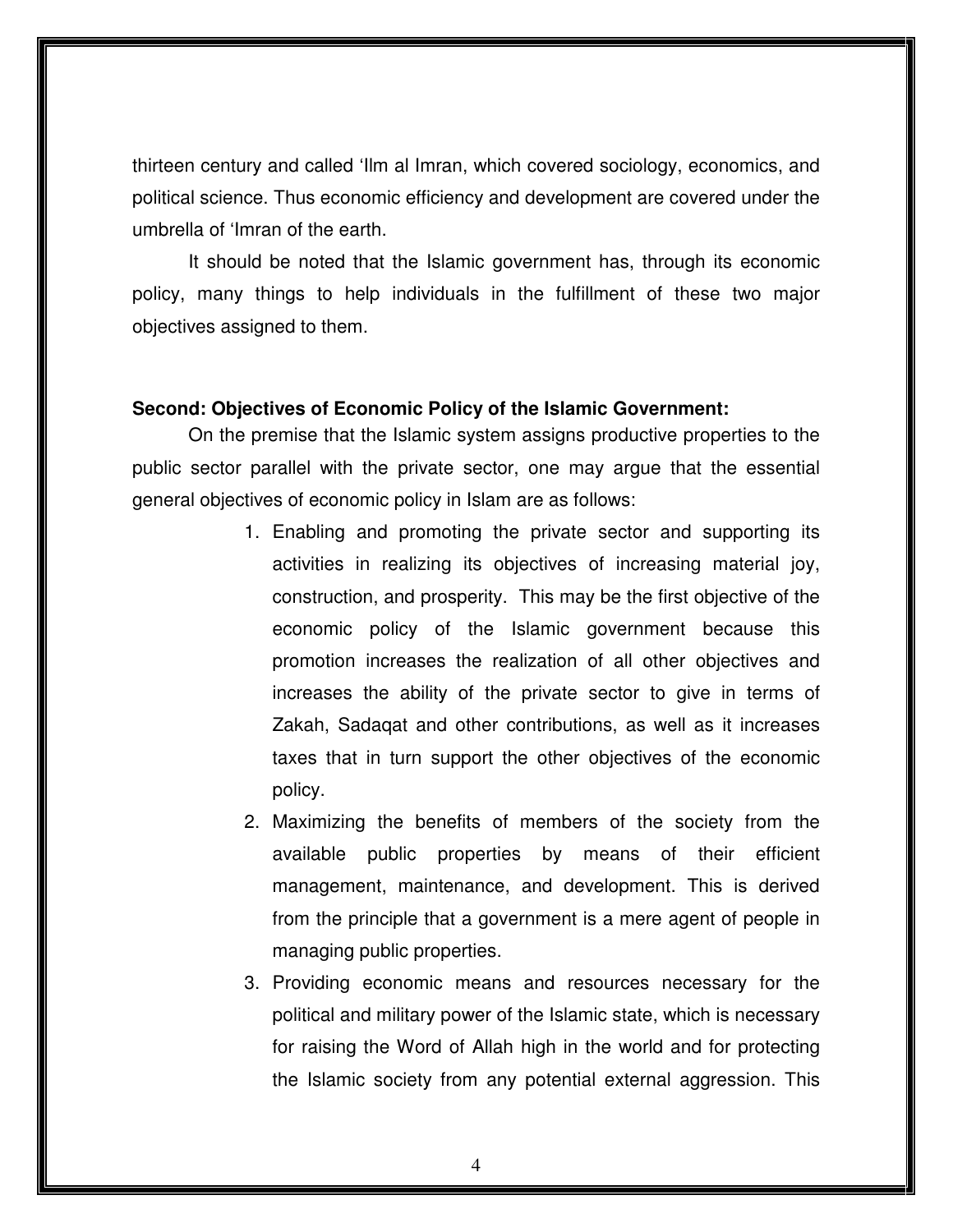implies increasing the speed of development; both economic and social, improving the scientific knowledge and technological application and optimizing the military might of the Islamic Ummah.

- 4. Providing financial resources sufficient for the fulfillment of the administrative functions, including law and order, of the government.
- 5. Supervising and monitoring (and stepping in when necessary to fill the gap of production and distribution) the private sector's activities that aim at provision of basic needs to every person in the Muslim society and guiding individuals in their efforts to increase the economic joys and welfare.
- 6. Maintaining socio-economic balance and promotion of socioeconomic justice by means of re-distribution of wealth and income within the boundaries permitted in Shari'ah. The objective of economic balance includes stability of prices and economic activity unless one likes to assign it as a separate objective on its own, since the stability of economic activity and prices is very much related to both balance and development. Stability may be an objective by implication. However, with regard to economic policy in a demand and supply driven pluralistic market, it may important to note that economic stability, a prerequisite as it may be, jumps to the forefront among the objectives of economic policy. We should also observe that this objective might include some of the items that come under the protection and maintenance of the moral framework of economic activity. For instance, prevention and elimination of monopolies come in fact under both objectives of economic balance and the compliance with the moral framework, because monopolistic practices are themselves exploitative and therefore immoral.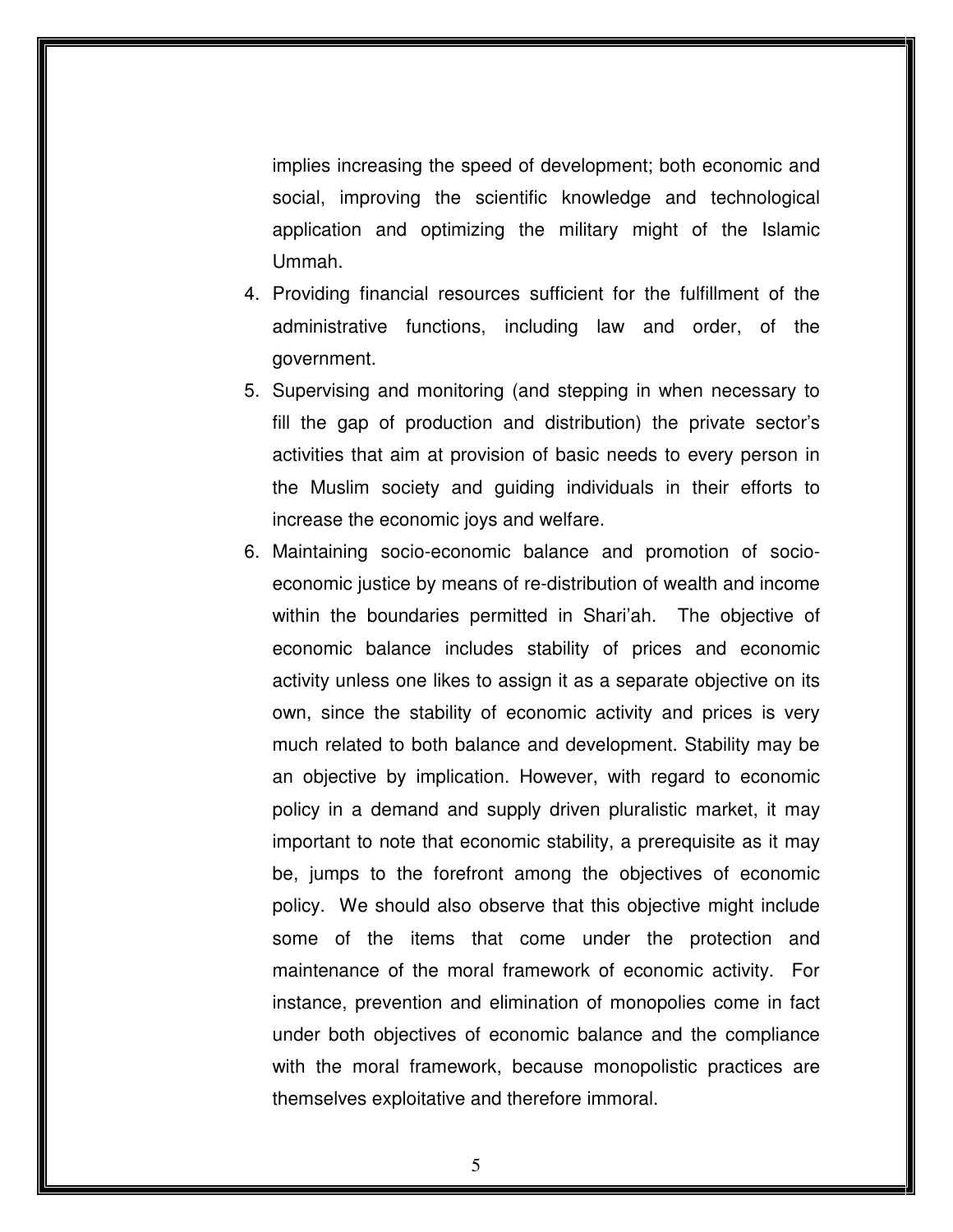7. Protecting the moral framework set in Shari'ah for economic activities and promoting "ordaining what is known as good and preventing what is known as bad". Protecting the moral framework of economic activity also includes the realization of the Islamic principle which dictates that income is only deserved or earned through either the provision of human services or the ownership of growing properties that there should be no parasitic, fraudulent or phony activities taking place as means of acquiring incomes from other persons without the provision of productive services or the ownership of productive assets. The morally based prohibited economic activities include gambling, trading of artificially created financial assets or non-existing assets such as assets that exist only on paper or by creation of fabricated relationships, such as indices, etc.

#### **Third: Foundations of Market Regulations in Islam:**

Under this subtitle we will briefly discuss the Maqasid related to our subject and a few examples of Shari'ah rulings in related areas.

#### **Maqasid al Shari'ah:**

**The Concept of Maslahah:** The overall objectives of Shari'ah can be summarized in the promotion, preservation, and protection of five fundamentals ('Usul) that summarize and combine all matters related to the existence of human beings in this universe. These five basics are religion, life, mind, prodigy or posterity, and property or wealth. Whatever adds a benefit to these five things or any of one of them is a Maslahah, or benefit, and what hurts or damages any of them is a Mafsadah, or harm. Thus one can summarize the objective of all Messengers including the last one, Muhammad (peace and prayers upon them all) as to promote the Masalih and to avoid or eliminate the Mafasid. Protection and promotion of life includes human rights as they are always associated with life,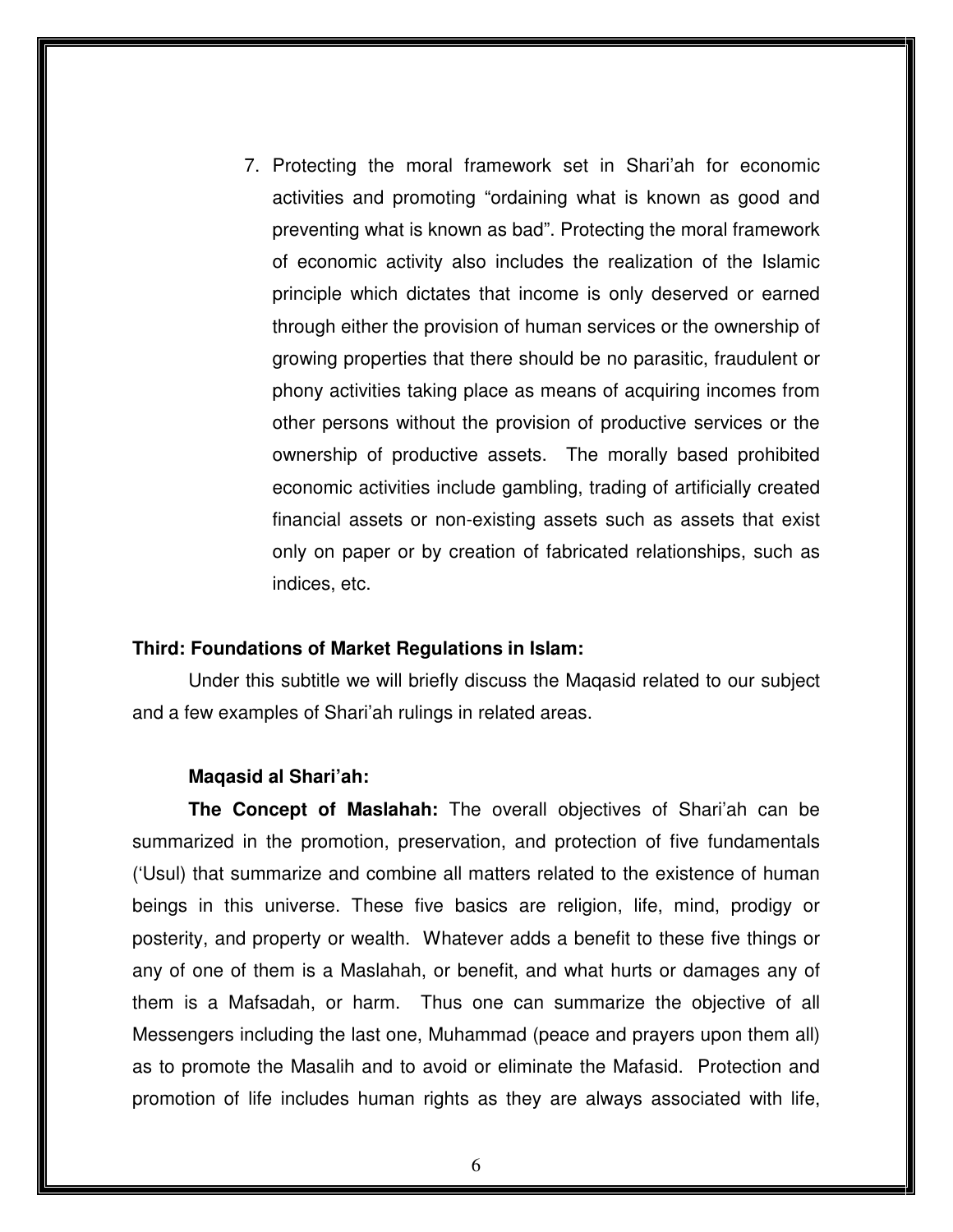since, according to Shari'ah, the promotion, preservation, and protection of human life includes dignity, freedom and purity of human beings as the best creation of Allah, the Almighty. **This is the basic right to have peaceful living and to exercise one's ability and use one's resources to promote one's personal objectives, and one's human honor and freedom in all spheres of activities.**<sup>1</sup>

The specific objective of promotion, preservation, and protection of property and wealth includes **the right of individuals to take free decisions concerning the use of their properties, savings, accumulation, growth and development, etc.** All members of the society are entitled to protection against extortion and expropriation by any coercive or unjust means not only vis-à-vis other individuals but also against the government itself.

### **Shari'ah examples of Government interference with the Market:**

**Pricing:** The text we have on pricing is a famous one. What is important about it is that the Prophet (pbuh) refused to determine prices when prices rose in Madinah and some people complained to him. He emphasized that there are forces created by Allah which determine prices in the market, Further, he indicated that pricing may entail injustice inflicted on someone, one way or another, and he (pbuh) did not want to indulge in any injustice.

It is well known that many Muslim scholars comment on this saying that it applies to the free and fair play of market forces, under normal, practical and realistic degree of free competition. It is argued by several Muslim scholars that whenever there are obstacles in the way of the market forces or whenever there is

 $\overline{a}$ 

<sup>&</sup>lt;sup>1</sup> There is no doubt that the association of human beings in families, societies, and international communities imposes certain limitation on individual freedom which varies from one society to another. The Islamic system has its own, God-given constants from which such a limitation must not deviate; and any restriction on individual freedom that exists in the Islamic system is for the benefit of human association. It is therefore a restriction that is either God-given (and therefore it is most suitable for the nature of human beings) or must be based on the consent of members of the society and to the benefit of the group as a whole. Otherwise any such restriction is refused and tagged as anti-Islamic though it may be imposed by rulers who carry Muslim names and in Muslim societies.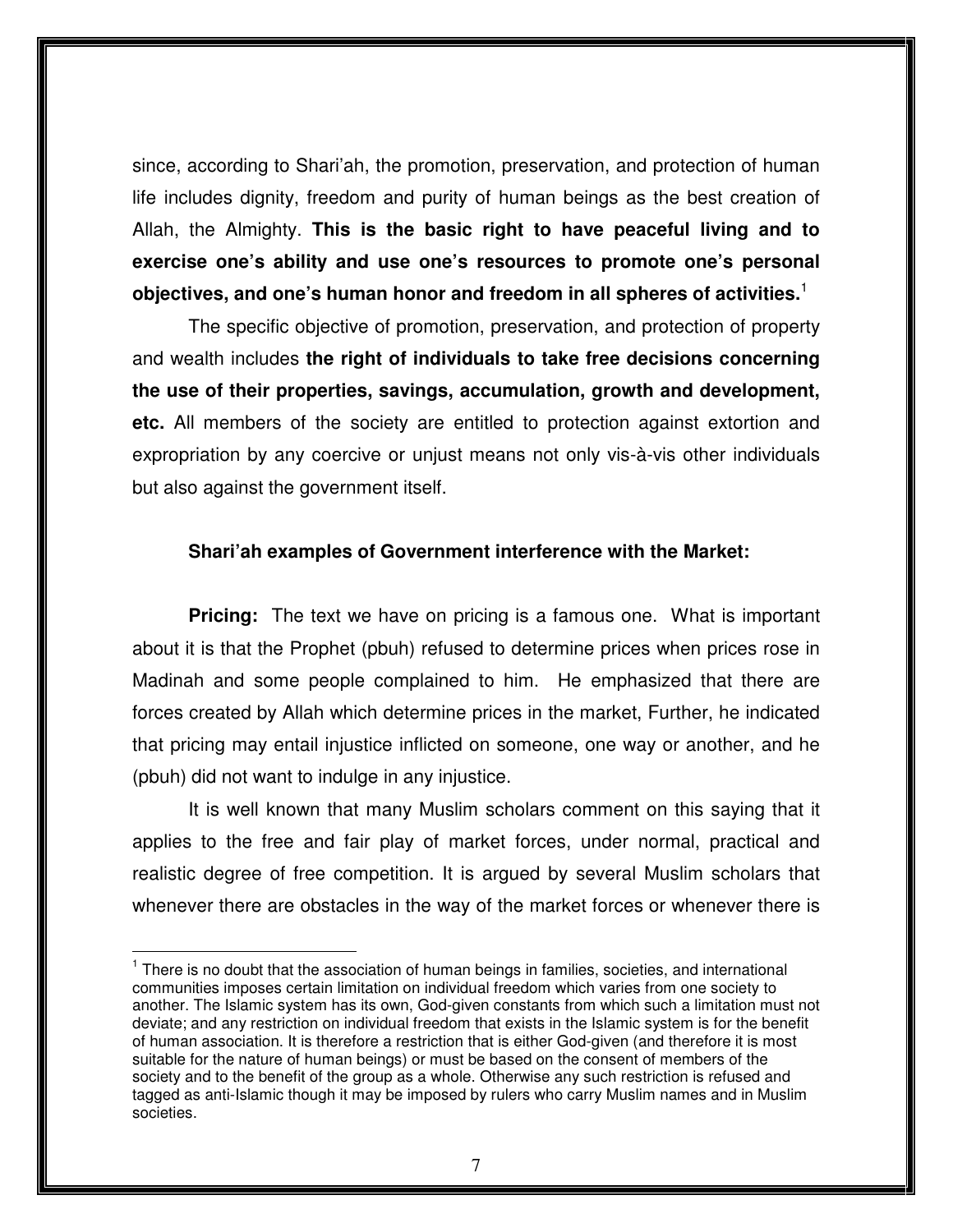a public interest that overweigh the free play of the market forces, government must step in to price goods and services in as much as such pricing fulfills the overwhelming objective of Shari'ah in bringing what is good and avoiding what is bad. Thus, the matter with pricing is an issue of weighing the different objectives, on the one hand the objective of preservation of freedom and individual economic choice, and the interests of the whole society on the other hand.

This indicates that **reconciling the objectives of protecting economic freedom and justice in fair play of market forces is a major criterion of market regulation in the Islamic system.**

**Al Hisbah:** Al Hisbah (ombudsmanship) is a function of supervising the activities and transactions that take place in the market from three angles. One, that all activities and transactions are undertaken within the boundaries of the rules of Shari'ah; two, that all activities and transactions are done with observation of the moral values and ethical principles of Islam as a religion; and three, the ombudsman (Muhtasib) is also charged with the function of "ordaining what is known as good and forbidding what is known as wrong" in the market.

These functions have been implemented throughout Islamic history from the time of the Prophet Muhammad (pbuh) until the end of the nineteen-century. In fact, there were Muhtasibs all over the Islamic history. We should keep in mind that when a society goes down or deteriorates in its cultural standards or at least stagnates, all functions including those of the Muhtasib go along with the general decline or stagnation.

The idea of the Muhtasib tells that one of the major objectives of market regulations is to promote a two-tier filtration of economic activities and transactions. That is, the filtration at the level of the consciousness of the economic actor and within his/her heart and the filtration at the level of monitoring the observance of legal and moral values and rules in market relationships by a special semigovernmental agency. This second filtration comes from the presence of the Muhtasib in the market and her/his authority in ordaining what is good and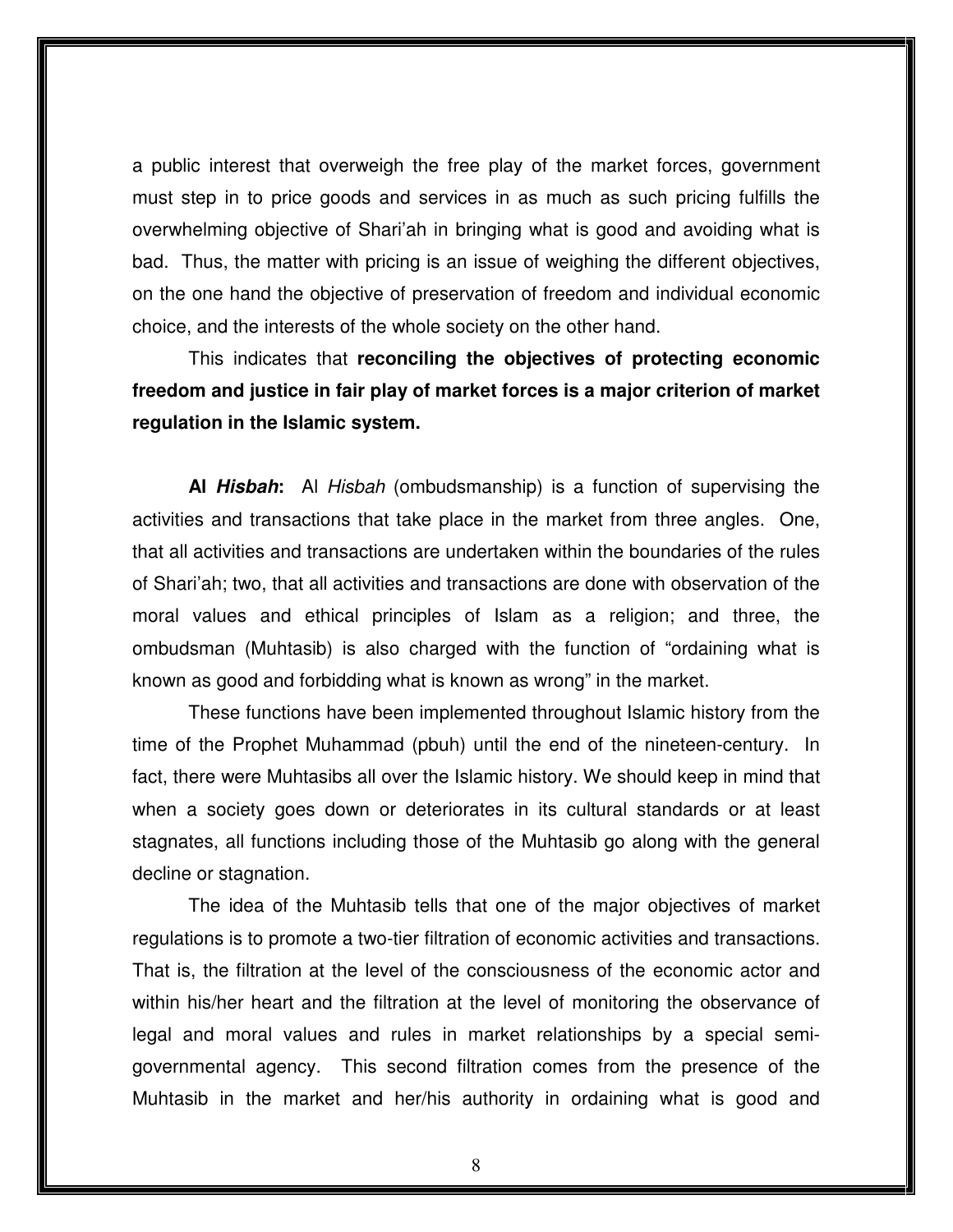preventing what is wrong. It should be noted that the authority of al Muhtasib lies somewhere between personal moral advices and supervision on the one hand and a legally binding action of a judiciary system on the other hand. In other words, the Muhtasib's authority is a little below a judge who gives final dictates on the compliance of transactions and economic relationships with the rules of Shari'ah. Thus, **while the Muhtasib must protect economic freedom of individual actors she/he must also see to it that no actor abuses this freedom and transgress on other's ability to practice their respective freedom.**

**No breaking of the currency:** We should first note that at the time of Prophet Muhammad (pbuh), there was not national currency of the Muslim society. Muslims were using three kinds of currencies; two of them were minted by other nations. The dirham of pre-Islamic Persia and the dinar of the Byzantines. The minting of both currencies was not under the authority of the Islamic government. The third type of currency was used at that time was raw gold and silver, which were used as currency by their weights. Yet the Prophet (pbuh) is known to have prevented breaking the currency of Muslims meaning that the currency used by Muslims.

Obviously, the significant implication of this saying is to provide sufficient means of payment in the Muslim economy. This may indicate that the provision of adequate quantity of money (as means of payment) in the society is a responsibility of the Islamic government. Later on, most Fuqaha discussed the issue of minting currencies and considered it as an exclusive function of the Islamic government.

Some contemporary writers derived from this exclusiveness of minting that the government must be the sole producer of money, hence they called for 100% reserves in the banking system. I don't think that the Prophet's sayings on currency as well as the Fiqhi opinions historically known in the classical literature provide sufficient ground or support for such a deduction. They rather do provide ground for government supervision, control, management and final say over the

9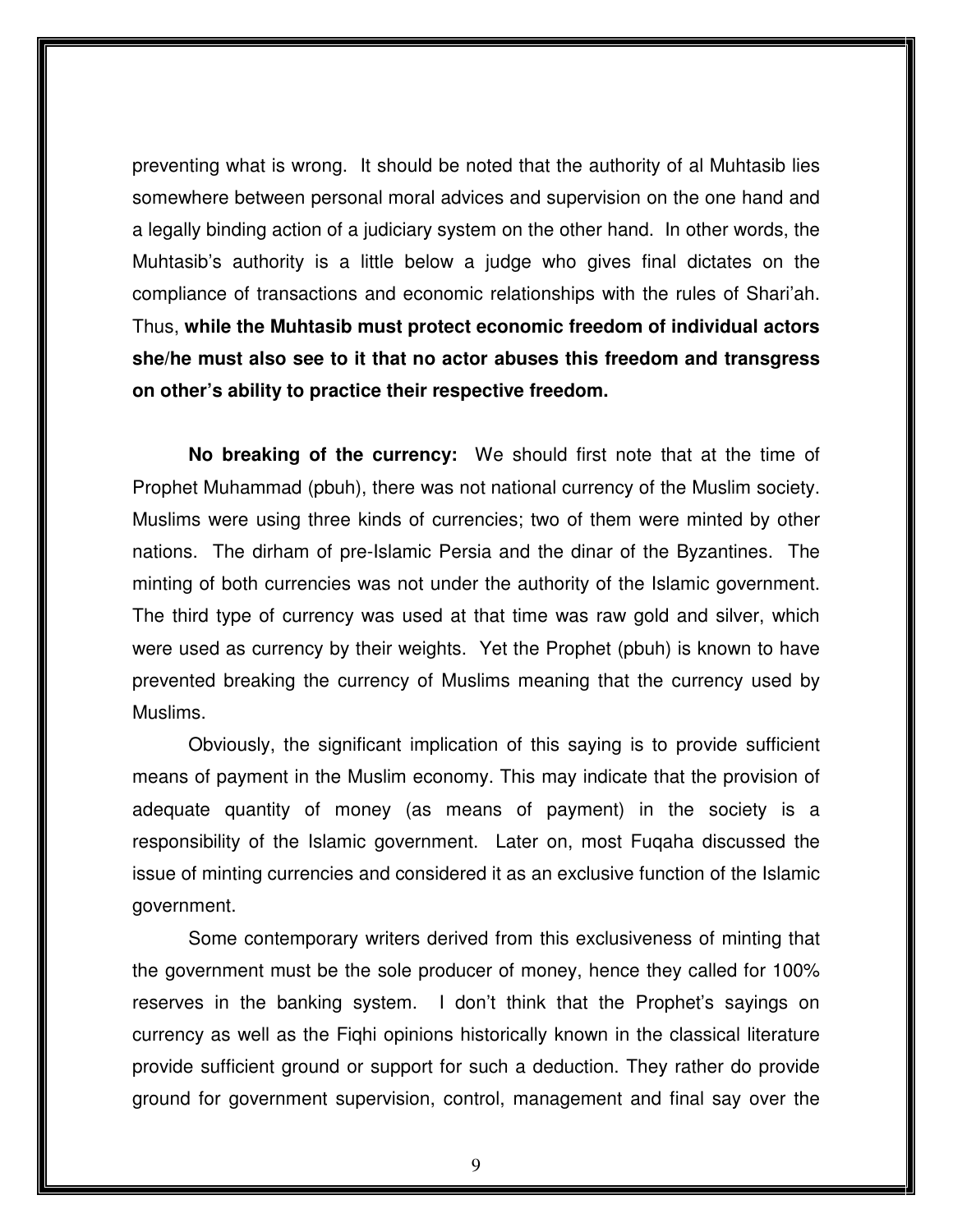quantity of money in a Muslim society, This does not necessarily mean that the government must be the sole producer of all means of payments especially that in our time the humanity discovered new forms of means of payment besides the demand deposits such as entries using the credit card system and electronic entries in the electronic banking system that is spreading like fire. Hence, it is an excessiveness and exaggeration, in my opinion, to see in these sayings and Fiqh opinions a ground for 100% reserves on demand deposits.

 The **texts that discourage breaking the currency, when taken along with the texts that look with apprehension to hoarding of gold and silver, provide a reasonably strong indication to the objective of price stability** because in both cases withdrawal of means of payment from market circulation on the basis of individual desires and private interests is a main reason for price instability and such texts that stand against these practices obviously stand in support of price stability.

**Al Iqta':** Al Iqta' is the assignment of public property, or its usufruct, to private individuals. It is conditional, according to Shari'ah, on enhancing the public interests and the welfare of the society and satisfying the requirement of social and economic justice. This assignment may be on the basis of giving away the ownership, in Iqta' al Tamlik or giving away only the benefits or usufructs while ownership is maintained in public hands. The latter is called Iqta' al Irfaq. The practice of Iqta' must always aim at servicing the benefit of the public and the societal interests, either in increasing the efficiency or productivity of public properties or for rewarding persons for beneficial acts they have undertaken in the public interest, or for increasing the quantity of resources utilized in productive processes in the society. Iqta' may also take the form of granting a public property for a concessionary price.

The implication of Iqta' lies in its promotion of private sectors' initiatives and interests as well as the aggregate efficiency of the economy. **Iqta' thus points to the objectives of development and growth on the one hand and to the**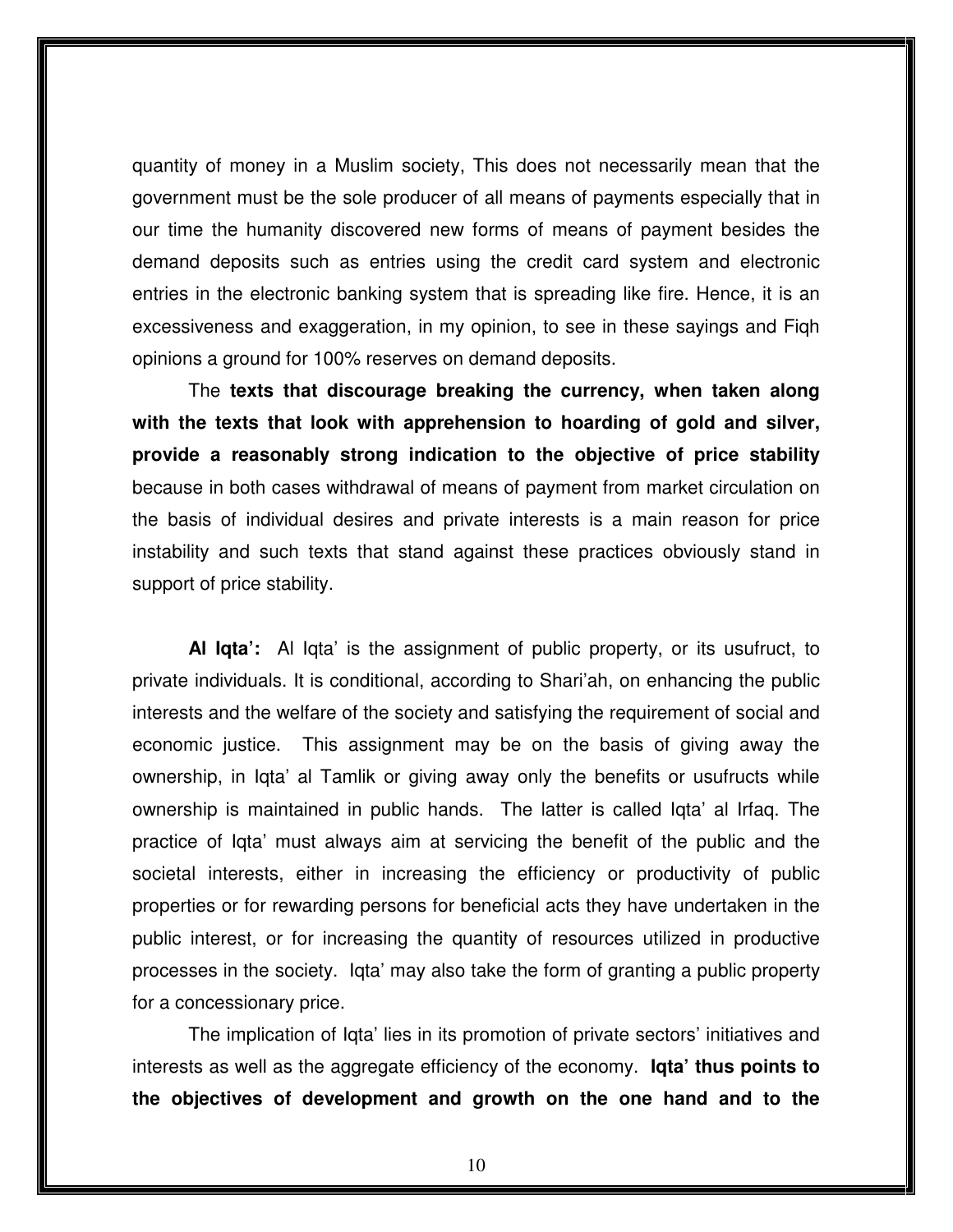**promotion of private sector, rewarding private initiatives and supporting individuals in their private economic enterprises on the other hand**.

**Ihya' al Mawat:** Ihya' al Mawat is a legal-economic institution that rewards with private ownership those who venture, with their own resources to reclaim certain idle lands. In Shari'ah, lands are essentially of four types. One, the privately owned land; two, lands that are owned by the Islamic state, as represented by the Islamic government, this is like private ownership of the Islamic state, or Bait al Mal, or any other agency that the Islamic state assigns for administering such lands; three, lands owned by the Muslim community as shared together with equal rights of accessibility to all members of the society, such as roads, forests, and areas assigned for community activities in towns and villages, like parks and recreation areas; and four, land that is not owned by anybody, it is, in a sense, part of the public domain, but it is not owned by the government or Bait al mail as a legal entity per se.

Al 'Ard an Mawat are these idle tracts of lands that are not taken within the productive process nor are they owned privately by virtue of exchange contracts, inheritance or other legal means of acquiring properties. It is idle lands that are dead from a productive point of view. These tracts can be owned through the act of reclamation. An individual may go on and revitalize such lands by undertaking projects of cleaning, irrigation, planting, cutting trees, etc. and use the land for productive agriculture. Persons who bring idle non- owned lands into a productive use become owners of these lands, once they are privately reclaimed and revivicated.

Ihya' (revivication) of such dead tracts of land may be done with permission of the Islamic government according to some scholars, while many others believe that such permission is not required, and that individuals are free and encouraged to go and find unutilized and unowned tracts of land and bring them into productive utilization and consequently claim a title of ownership on them. However, mere fencing of a piece of a land, though it may be a first step for revivication, does not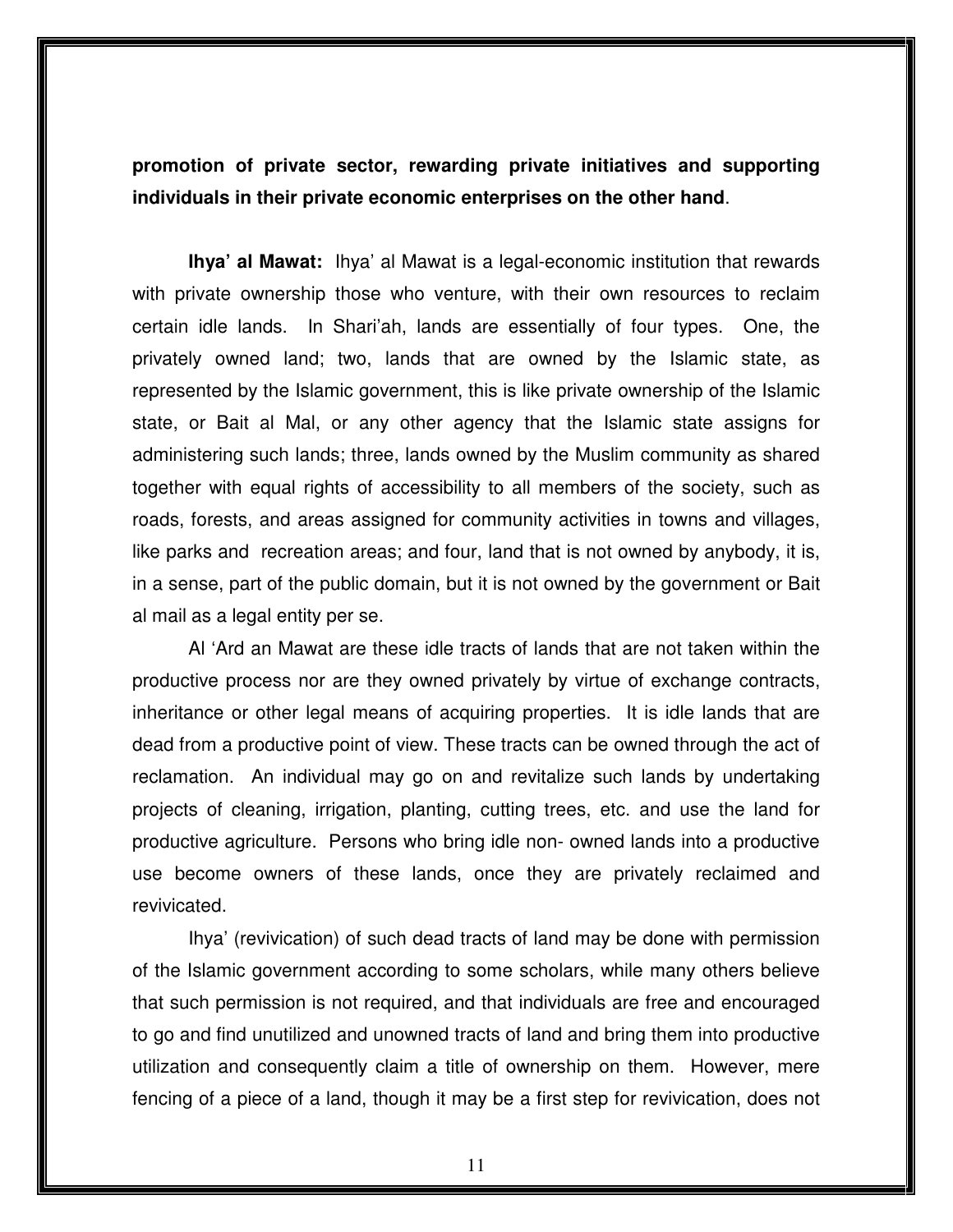give a right of ownership, it only gives a priority for the person who made the fencing to reclaim or revivicate the land but if that person doesn't do that, the fencing alone looses its value once sufficient time passes without taking the revivication steps.

The virtue of revivication to our present discussion is to emphasize an **indication to the promotion of private sector and individuals initiatives in creating new sources of income and rewarding such private initiatives and productive undertakings.** 

**The treatment of conquered lands:** conquered lands are treated as a property of the whole Ummah. The practice of the Prophet Muhammad (pbuh) in the land of khaibar as well as the companions after him with regard to the lands of Syria, Persia, Iraq, and Egypt was such that **serves the objective of promoting private sector and private investment decision-making** by assigning these lands to the same peasants who knew how to farm them while at the same time, freeing human resources of mostly devout Muslims (members of the conquering forces) to undertake the task of administering the government and promoting the national strength and might of the Ummah as a means to maintain international justice and peace.

**Hima:** The concept of Hima is interesting. Hima is the appropriation of tracts of land within the public domain to certain designated use in the service of the public interests. The Prophet (pbuh) and his Successors practiced the Hima of certain tracts of land for the grazing of publicly owned riding animals that are used by the Muslim army and government. They also protected or assigned certain pieces of land for temporary grazing of animals, cattle, sheep, and camels, collected as Zakah; while waiting for their distribution to the poor and needy. Interestingly, the charter given by the second Successor of the Prophet (pbuh) to the manager of a Hima tract instructed him to allow and permit the livestock of the poor to enter that tract for free grazing while preventing the large herds of the rich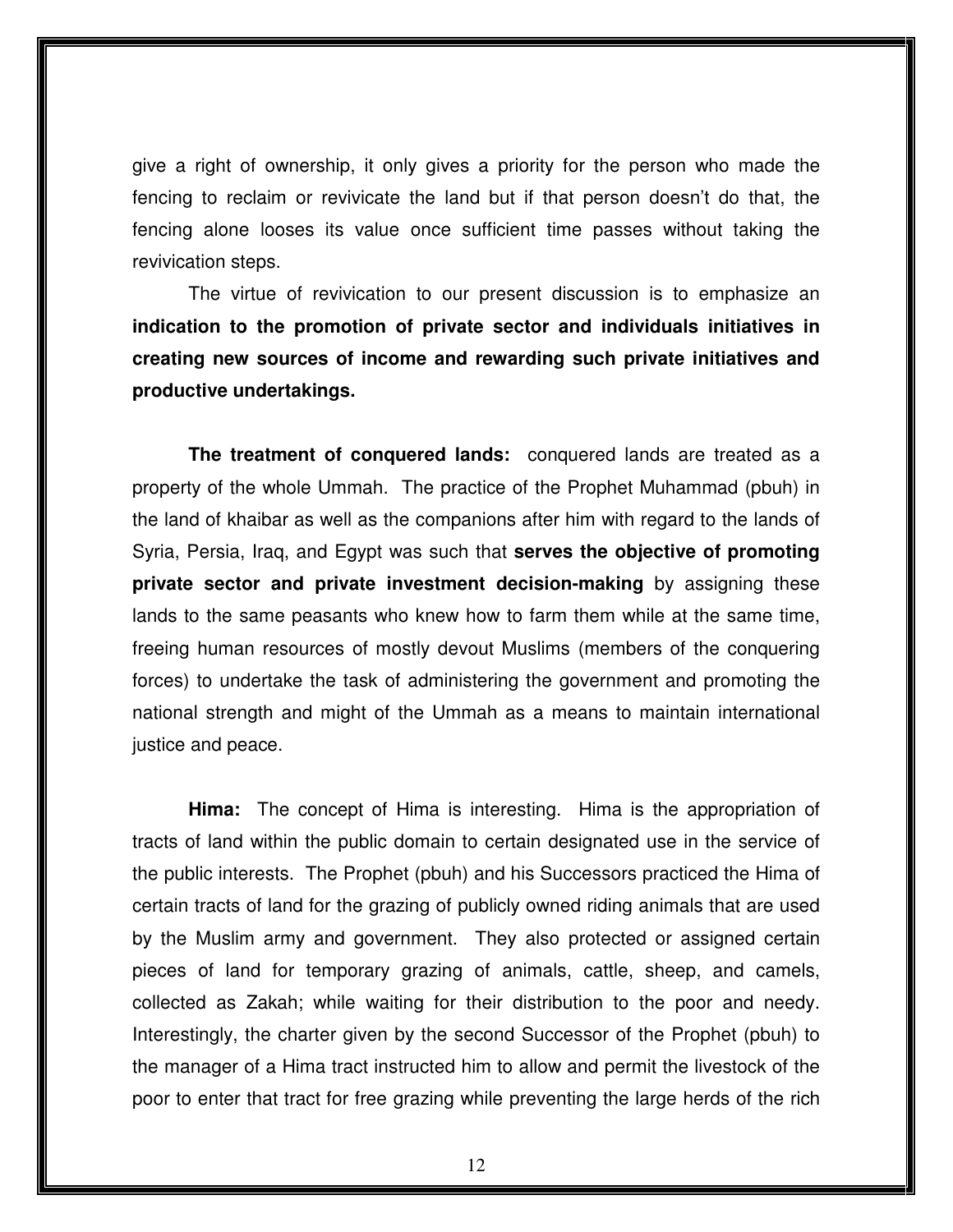persons, like Uthman and Abd al Rahman from entering the Hima land because they have a huge wealth that they can rely on. **The Hima principle points out the objective of protecting public interest along with the objective of equity in distributing of its benefits.** 

Finally, it goes without saying that the very fact of imposing the Zakah as the third pillar of Islam **indicates the importance of adjusting the functional distribution that results from market forces by a personal equity-based redistribution mechanism**. However, it also points out that men and women are encouraged to strive in economic ventures to become rich and have the reword of paying Zakah.

#### **Fourth: Objectives of Market Regulation in the private sector:**

Since the Islamic economic system is founded on a basis of dual ownership, private and public, it is relevant to discuss market regulation within this spirit. On the one hand, we have the regulations of market relations between the public sector enterprises and individuals these cover both the factors of production markets, including employment in public enterprises and their output market. And on the other hand, we have regulations that relate to relationships within the private sector. Hence, we will try to discuss the objectives of market regulation in these two types of relationships while keeping in mind the close interaction and interinfluences between them.

While the objectives of market regulation in the public economic sector will be left to the following subsection, here is an attempt to discover the Islamic government objectives of market regulation policies in the private sectors:

> 1. The promotion and support of private sector in its undertaking of economic activities toward its objective of development, growth, and fulfillment of human wants with a surplus that can be used for Zakah, Sadaqat, contributions and taxes that aim at the promotion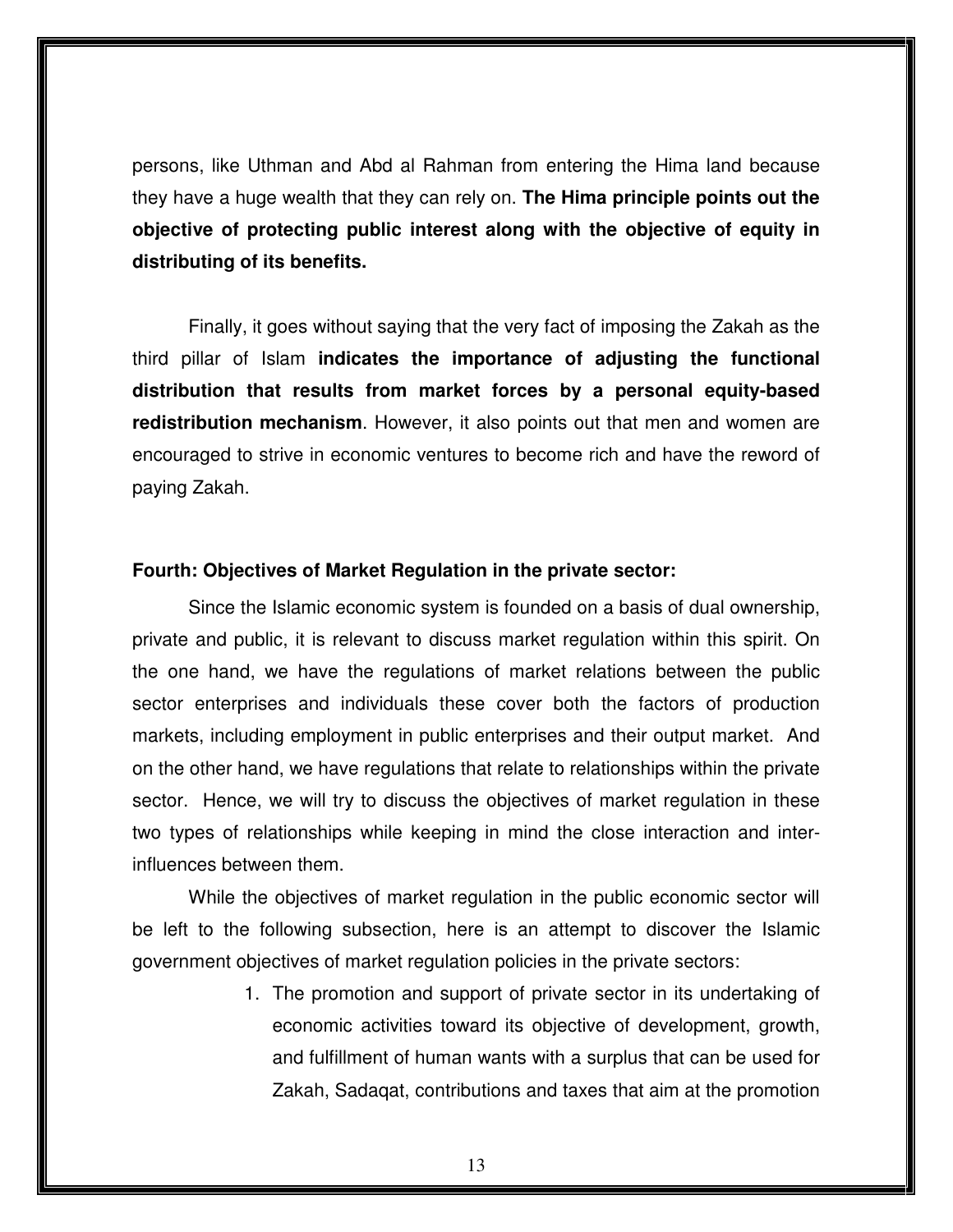of social cohesion and the strength of the Islamic society and its religion, people, and territories.

- 2. Next comes the preservation and enhancement of social balance and socio-economic stability, which includes price stability, and the promotion of employment and growth without pebbles or ups and downs or with a minimum of them.
- 3. The third objective is the promotion of Islamic moral values in the marketplace and in market relations; and the enhancement of peaceful market relations with minimum disputes. This also includes ordaining what is commonly known as good and forbidding what is commonly known as bad.

With these three important objectives of market regulation in the private sector, we can go now to their counterparts in the public sector.

### **Fifth: Objectives of Market Regulation in the Economic Public Sector:**

The above objectives relate essentially to market regulation of the private sector's economic activities. Since the public sector's economic enterprises have basically a different set of objectives and responsibilities because they are part of the government, we must look for the objectives of regulating the economic public sector closer to where we find the government itself.

First, we **must add a social justice dimension** as an essential aim of the economic enterprises of public sector which applies to all their activities and relationships, including employment policies, pricing policies, and policies of quantitative adjustment in output.

Secondly, since the government is charged with the implementation of social priorities with regard to its economic behavior in the market, economic enterprises owned by the public sector are also considered a primary means to achieve the Shari'ah-given priorities. Hence, it is part of their objectives, and the objectives related to the regulation of their activities, **to preserve and maintain the social priorities, especially when it comes to the production and**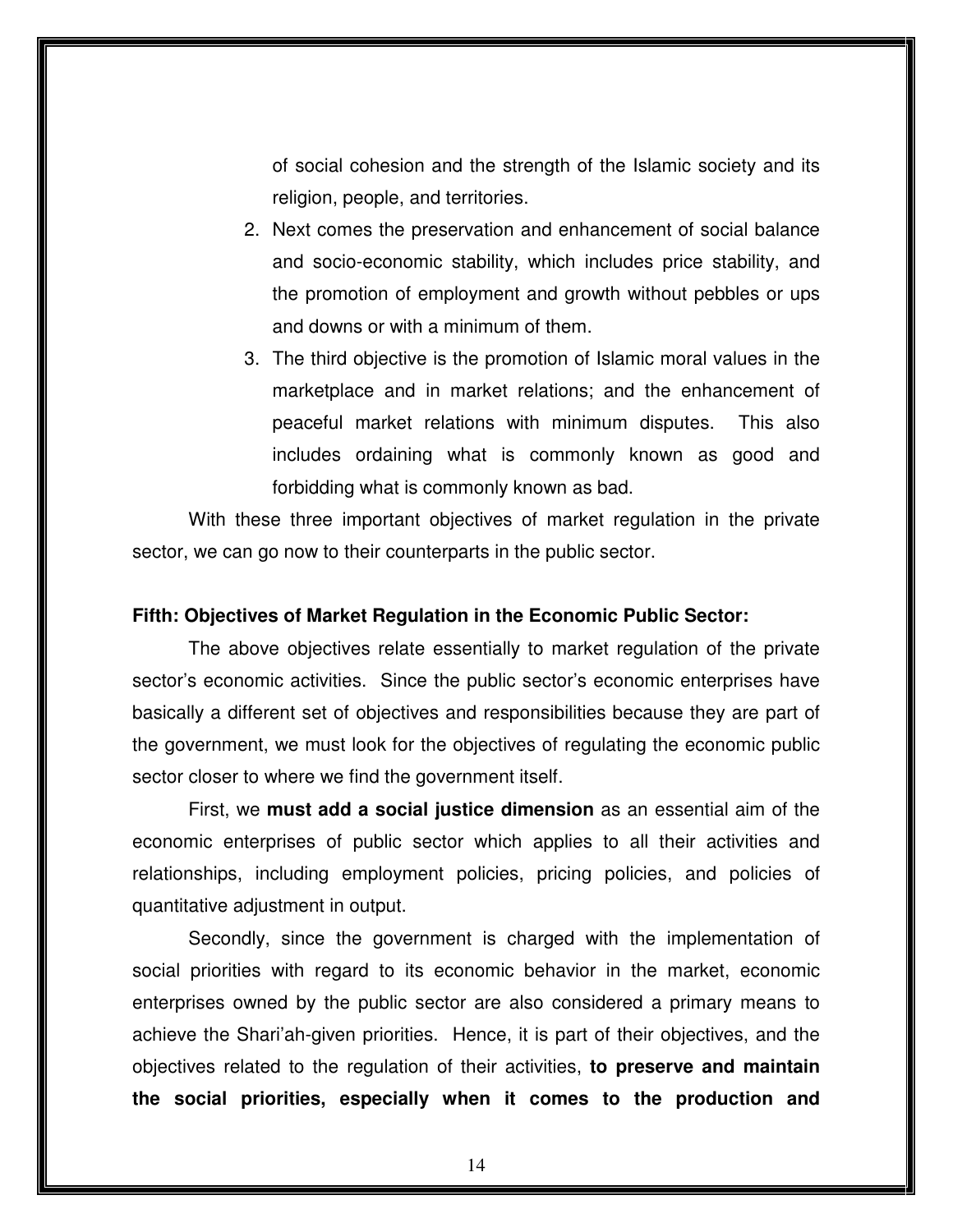### **distribution of necessities, then conveniences, then of improvements and beautifications.**

Thirdly, the economic enterprises of the public sector must also aim at spreading the benefits of public utilities so that they are attainable by all members of the society especially that **public utilities are usually based on the use of community property in which people have common and equal right of accessibility** as stated in the saying of the Prophet (pbuh) with regard to such utilities of his time, fire, pasture and water. Therefore the regulations related to the production and distribution of such public utilities must uniquely observe making them attainable by all people as much as this is possible, without using these utilities as a mean of generating income to the government that implicitly means that people are charged an additional or excessive fee above their costs or fair prices.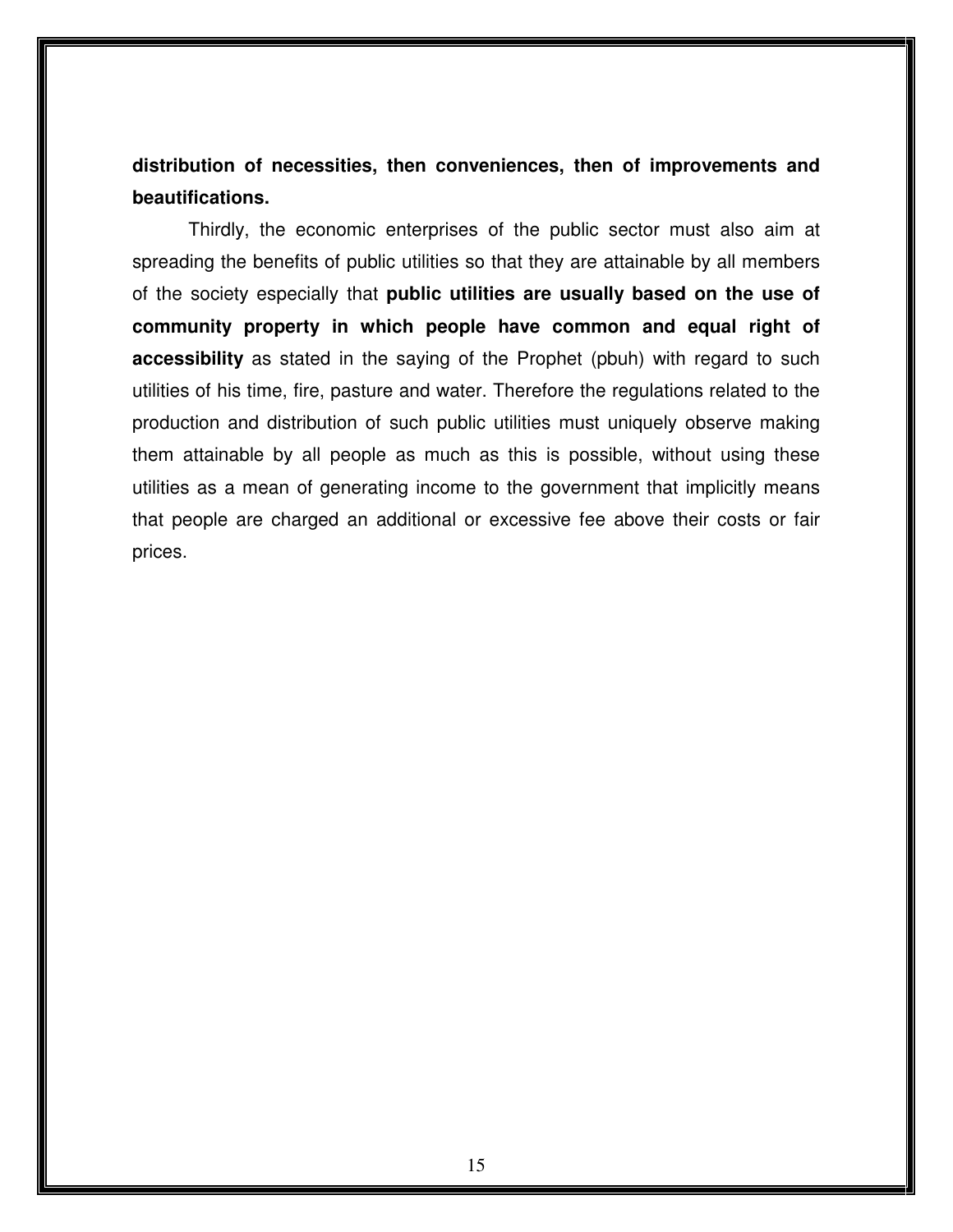### **Section Two**

## **Criteria or Parameters of Economic Policy with Regard to Market Regulation in Islamic Perspectives**

 The criteria or parameters that guide the economic policy in the area of market regulation are also derived from the general objectives of Shari'ah as well as the many indications of specific texts and rulings. Hence, the first and foremost criterion is the maintenance and support of economic freedom of individuals and their choice of market action.

 1. **Economic freedom** is an essential and basic principle of the Islamic economic system; we find such statements in the general rules of Fiqh as "humans are fully authorized over their own properties. They can dispose of them the way they please" and there are no limitations on human behavior except those imposed by God" we find also such texts as Allah is the price-setter, He is the one who gives plenty and He is the one who holds his giving", "pricing is itself an injustice (Zulm) and the Islamic-state decision maker cannot take such a measure as Allah will question him on "injustices done to humans in their blood or properties." When the second successor of the prophet appropriated a piece of land for the grazing of the livestock collected in Zakah, he declared "by God, it is their property (the people's property) and if it were not necessarily needed for the grazing of their livestock, I would have not appropriated it and reserved it from them.

 The sole decision-maker regarding the utilization of one's property is the owner him/herself and economic freedom is wide-ranged that an Islamic government must not restrict it unless for a very important reason. The fact that the Islamic law prohibits certain practices and certain commodities does not imply an exception of economic freedom. It only indicates that there are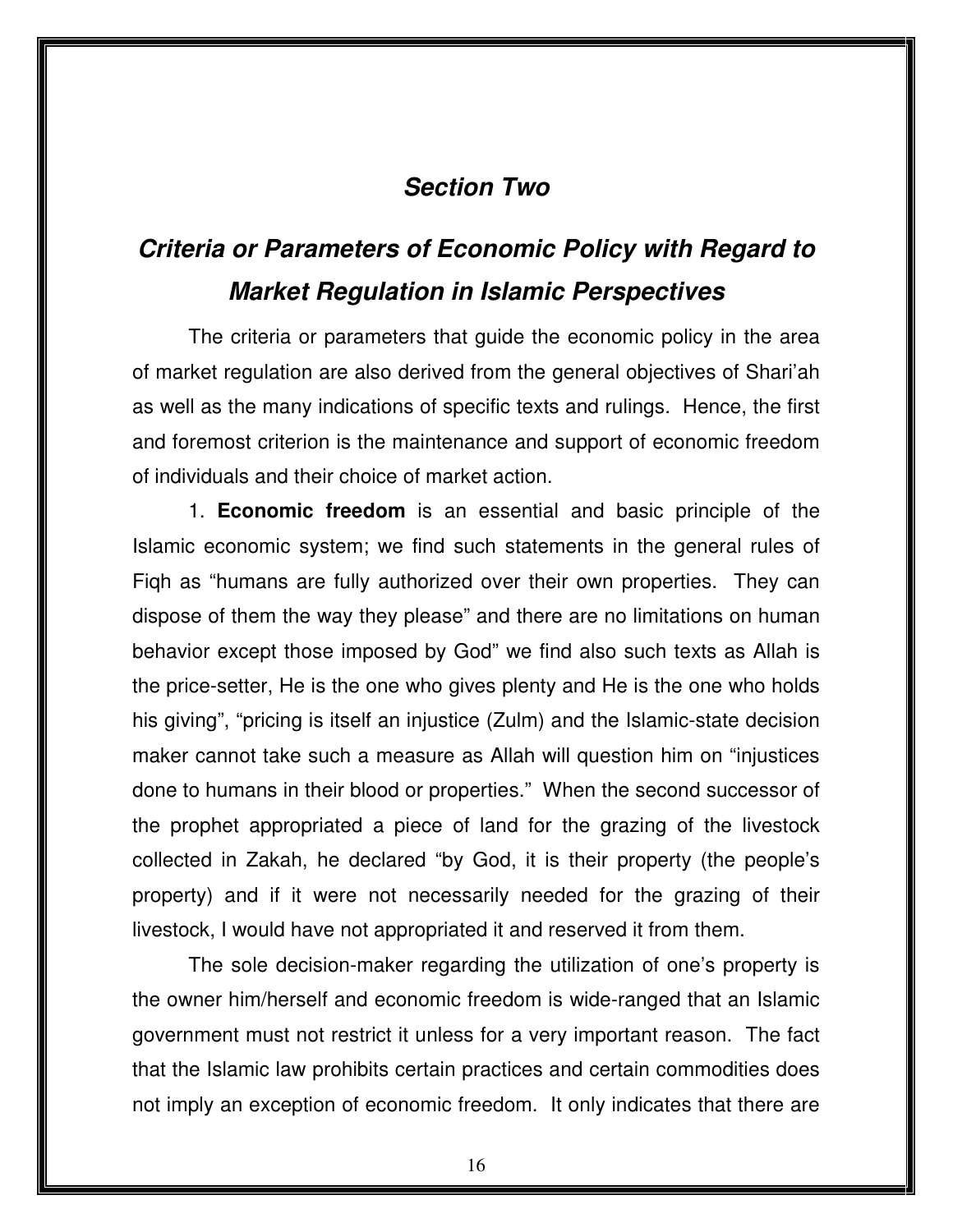harmful things and hurtful actions that require the law to interfere in guiding individuals. This guidance is not a restriction on the transactions and the disposition of properties that are not included in what is harmful of things that exist in the world. Every human being realizes that if you want to protect and improve the five pillars of human life on earth mentioned earlier (al Usul al Khamsah), harmful commodities must be excluded from the attainable set of goods because they are not good, and hurtful behavior must be avoided because it brings damage. The prophet (pbuh) repeatedly declared the protection of the full right of owners over their properties, and this protection does not only apply to other individuals, it also applies to bringing the attention of the government to respect private freedom in economic matters. In his famous farewell Khutbah, the prophet (pbuh) put it clearly: "behold, surely your bloods and your properties are protected the way this day (of Arafat) and this place (of hajj) are respected and sacred."

 Further, it is well known that when the prophet (pbuh) instituted or inaugurated the newly created market for Muslims in Madinah, the first thing he asserted was that this is your market, no one has a right to impose any restriction on you nor any tax and you are free to enter this market and make your own transactions with full freedom and complete individual choice. He, in fact, created an independent market because the previously existing marketplace was dominated by political powers that imposed restrictions on the behavior of the actors in the market as well as taxes on their properties and transactions. One can go on and on in emphasizing the importance of the private sector, its initiative, and its choice in development and growth and in the fulfillment of the basic needs for men and women in the Islamic society. We are individually called on in the Qur'an and Sunnah to seek the sustenance given by Allah, and individually required to spend on our families and neighbors and to give for Zakah and Sadaqat and other Divinely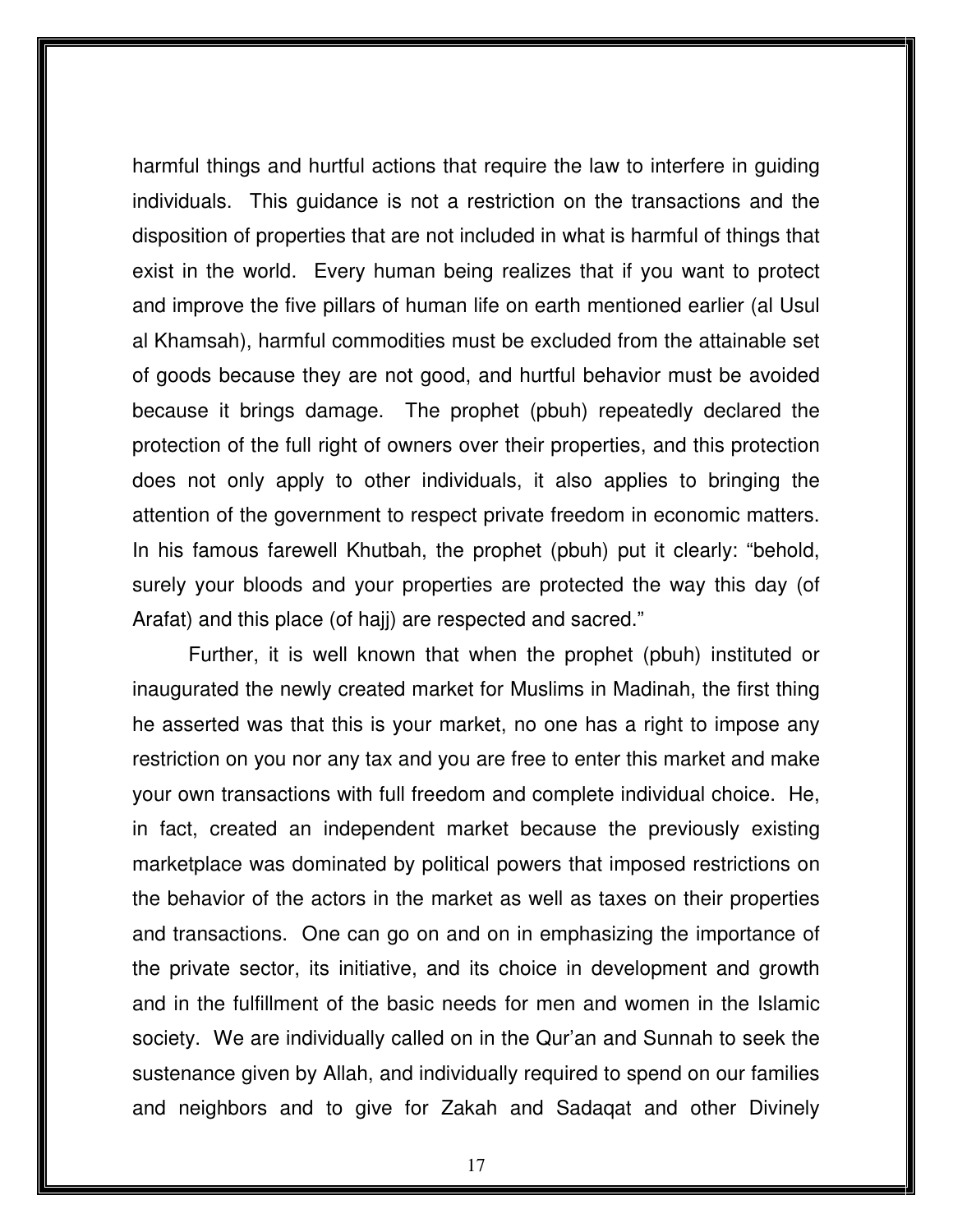mentioned donations. This can only be done if we are left free to produce and if our initiatives and sense of freedom are respected and allowed to venture in the tracts of earth.

 In the Sunnah, we find the example of that person who asked the prophet for charity and he guided him to use his own resources for production and self-reliance rather than taking charity from others or from the government, although whatever is given by the government is a full right of the poor and needy, yet the basic responsibility for one's own sustenance falls on the person himself.

 2. **Implementation of the Shari'ah rules**. The market regulations must also abide by the Shari'ah rules that determine the legal framework of economic transactions in sales, hiring and employment, finance, etc. It is also required to ordain the fulfillment of the Shari'ah obligations and the avoidance of the Shari'ah prohibitions.

 3. The market regulation is also required to recognize **the important role of the philanthropic sector in the economy**. This sector that is based on both the one-shot Sadaqat and the Sadaqat that provide a flow of benefit, i.e. the Awqaf, both types of donations played a significant role in the Islamic history and reduced the burden of the government. Almost all help extended to the poor and needy, health care, education, and public utilities in addition to places of worship and their support were traditionally activities carried out by the third sector in the history of Islam. Supporting the third sector and privileging it through tax concessions and procedure reductions is also one of the parameters that guide the economic policy in designing its market regulation.

 4. **Reduction of government and taxation**. Taxation in Shari'ah is an exception not a rule and the government in the Islamic system derives its authority to impose taxes from the principle delegation of people not from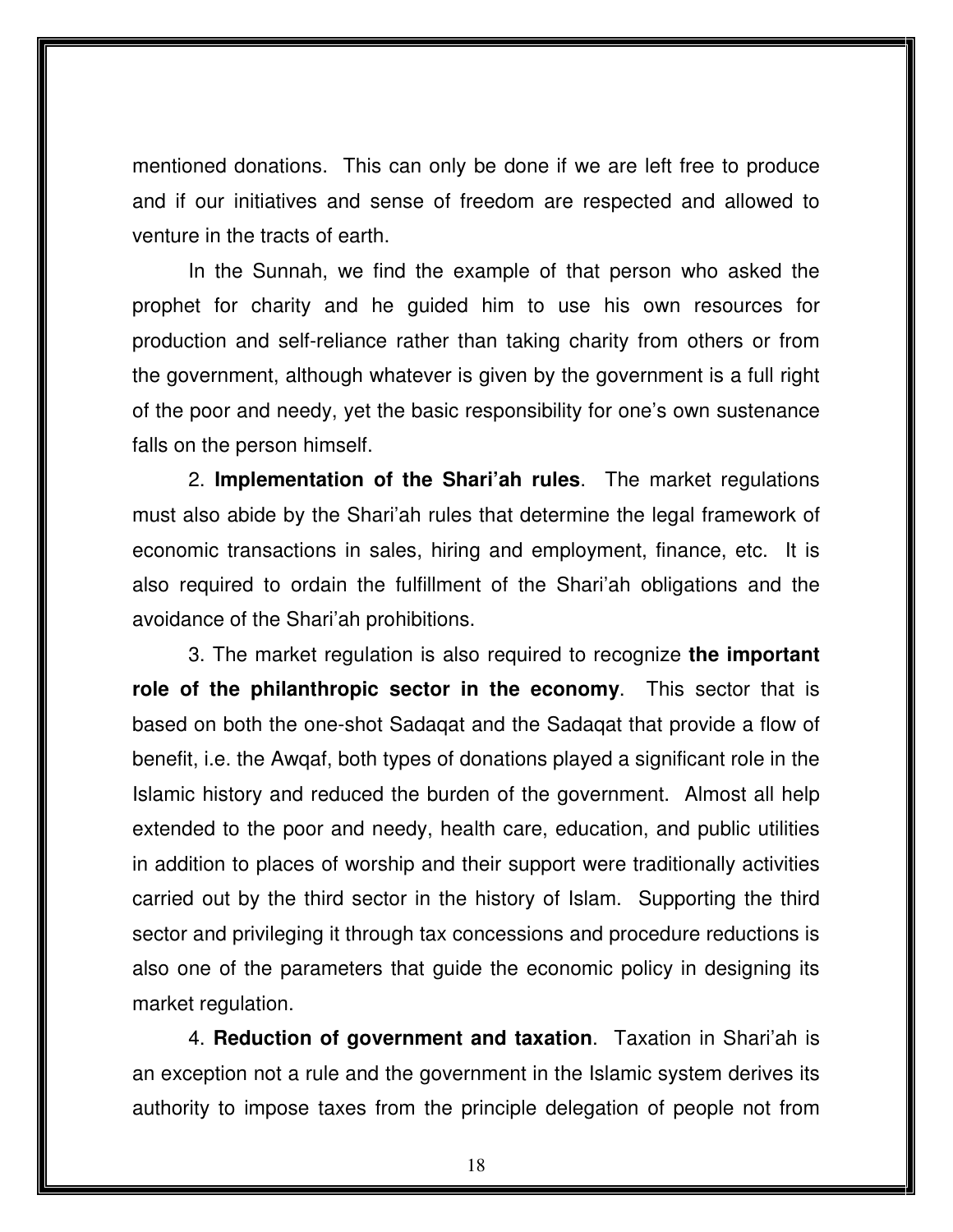any Divine ordinance or state authority beyond the individual members of the society. Although the Islamic economic system assigns revenue generating properties to the state to finance the activities of the government sector, the existence of a mandatory strong third sector, represented mainly by Awqaf and Zakah, indicates that the Islamic system does not favor a big government, it rather puts restriction on taxation, by allowing them only as a last resort, a tool for generating revenues necessary for running the basic functions of the government. Taxation in the Islamic system is the right of the state derived from an authority over individuals. This famous restriction is exemplified by the ruling of one great scholar, al Iz Ibn Abd al Salam when he opposed a proposed tax by the government to finance the Muslim army in defending Muslim land against the mogul invasion. He insistently argued that the government must first liquidate and utilize the available resources including the huge amount of wealth that was embezzled by the ruling class before any taxes can be imposed, even for the purpose of defense. This rule asserts that taxes are only a last resort and a source of finance for the government treasury; they cannot be imposed if the government has sufficient resources from those revenues assigned in Shari'ah for running the Islamic state.

 5. The fifth criteria relates to the rule that **a public interest supersedes a private interest.** That is, once we determine that there is a real interest of the public we will give a second rank to the private interest and the latter may be sacrificed, if necessary, for the former. This rule gives preference to the interest of the group over the interest of one of its individuals. This rule is also governed by the principle of necessity, which implies that the rule is applicable only in case of conflict, where the realization of the public interest can only be done at the expense of

19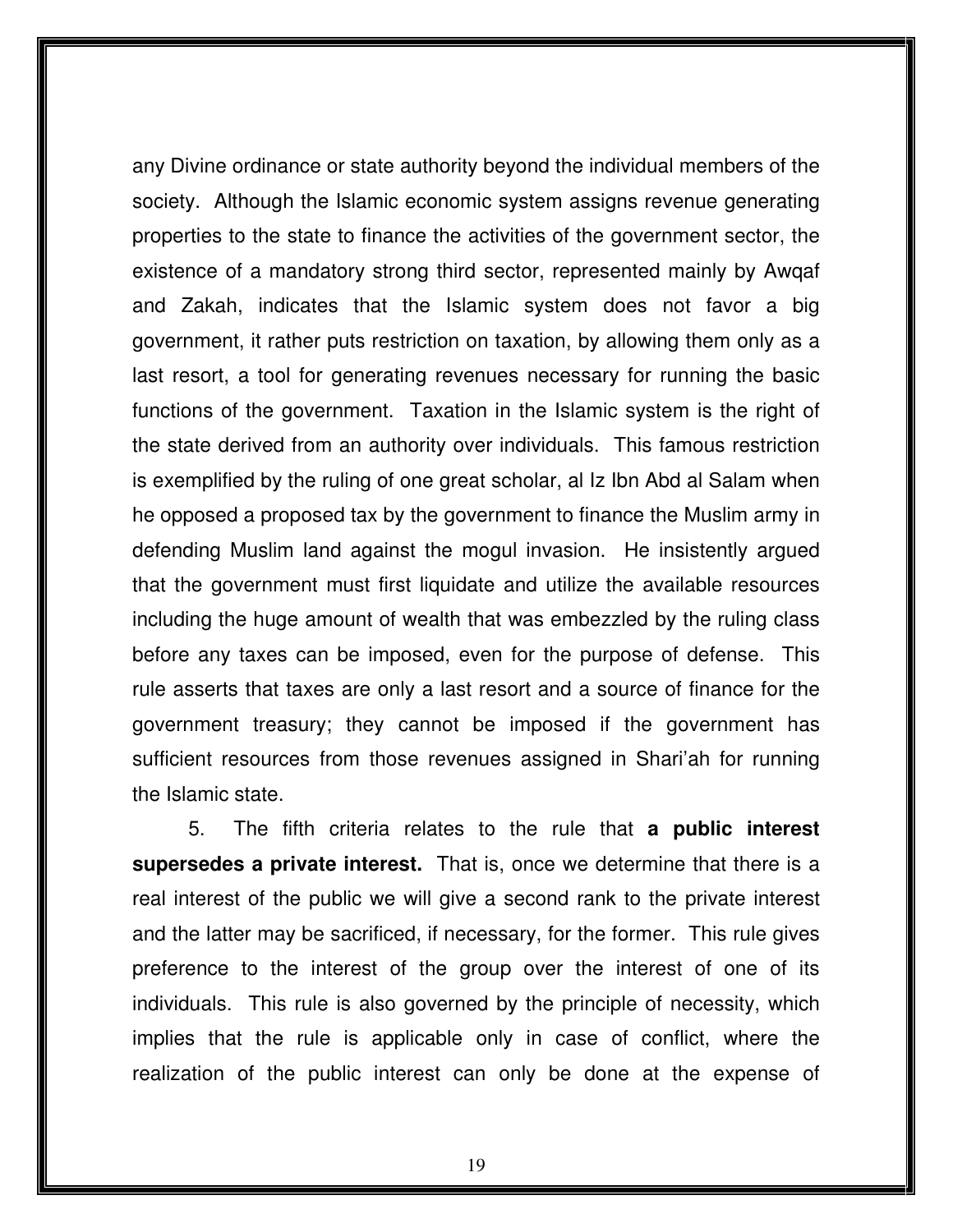sacrificing a private one, provided the amount of sacrifice must not exceed what is needed to realize the public interest.

 6. Finally, the sixth parameter also derives its existence from the principles that deal with the nature of the authority of the Islamic government as **a government by delegation**. It is a government selected by people, and it must always abide by the people's decision and preferences, hence, taxes and revenues, expenditures, all restrictions, and regulations in the market, and in the society at large, can only be adopted on the basis of delegation of authority from the members of the Islamic society. Without an adequate Shura system and representation tools of market regulations cannot be in Islamic perspectives.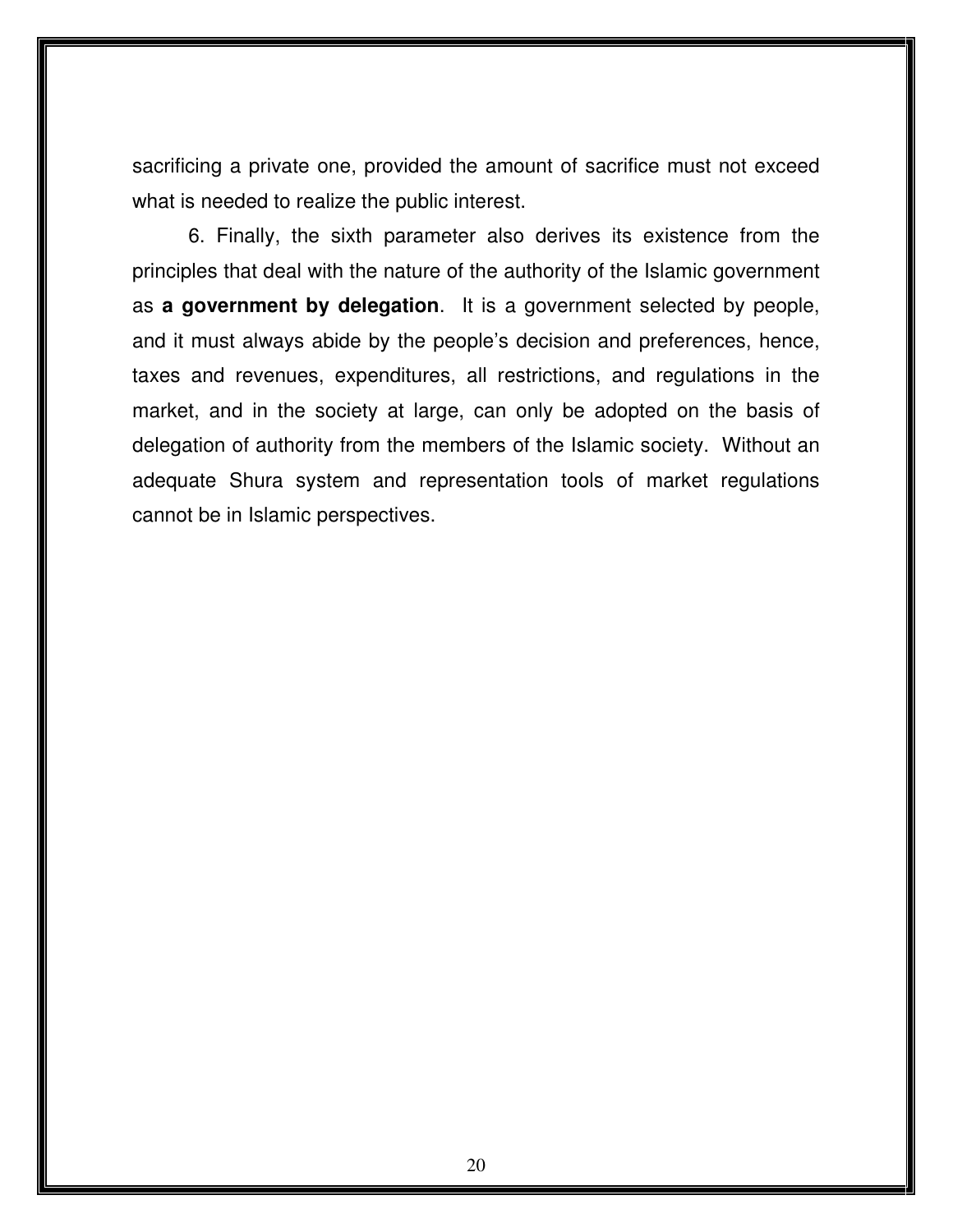### **Section Three**

### **Tools of Market Regulation**

 We've discussed the objectives and criteria of market regulation in the Islamic economic system in the first two sections. It may be worthwhile to note that the Islamic system has several commonalities with the other systems in the world. This is obviously natural because we all are men and women with God-given abilities to rationalize and understand and Islam is a religion that heavily counts on the Fitrah (human nature) which is also a main guide for all human rationale, unless when it is obstructed or disoriented by social attitudes and tyrannies. Such similarities between the Islamic system and other systems, not only in the areas of market regulations, but also in many other areas of the economic system simply means that the historical experience of non-Muslim men and women refine, through time, their minds and spirits and clear them from many of the distortions that obscure their rationale, hence they come closer and closer to the good Fitrah of Islam as created by Allah (swt).

 The discussion of the tools of market regulation from Islamic perspective does not go beyond what is commonly known as derived from the historical experience of societies, yet we must observe that as a Divinesourced system, it must always behave within the God given revelation and principles.

 The traditional and conventional way of discussing the tools of market regulation usually begins with the **macro policy tools** that influence the behavior of the macro-economic variables. These consist of three main types of policies; fiscal, monetary, and open-mouth. Fiscal and monetary tools are not a part of this paper, and they do not essentially differ from what is known in the literature. The open-mouth tools refer to the government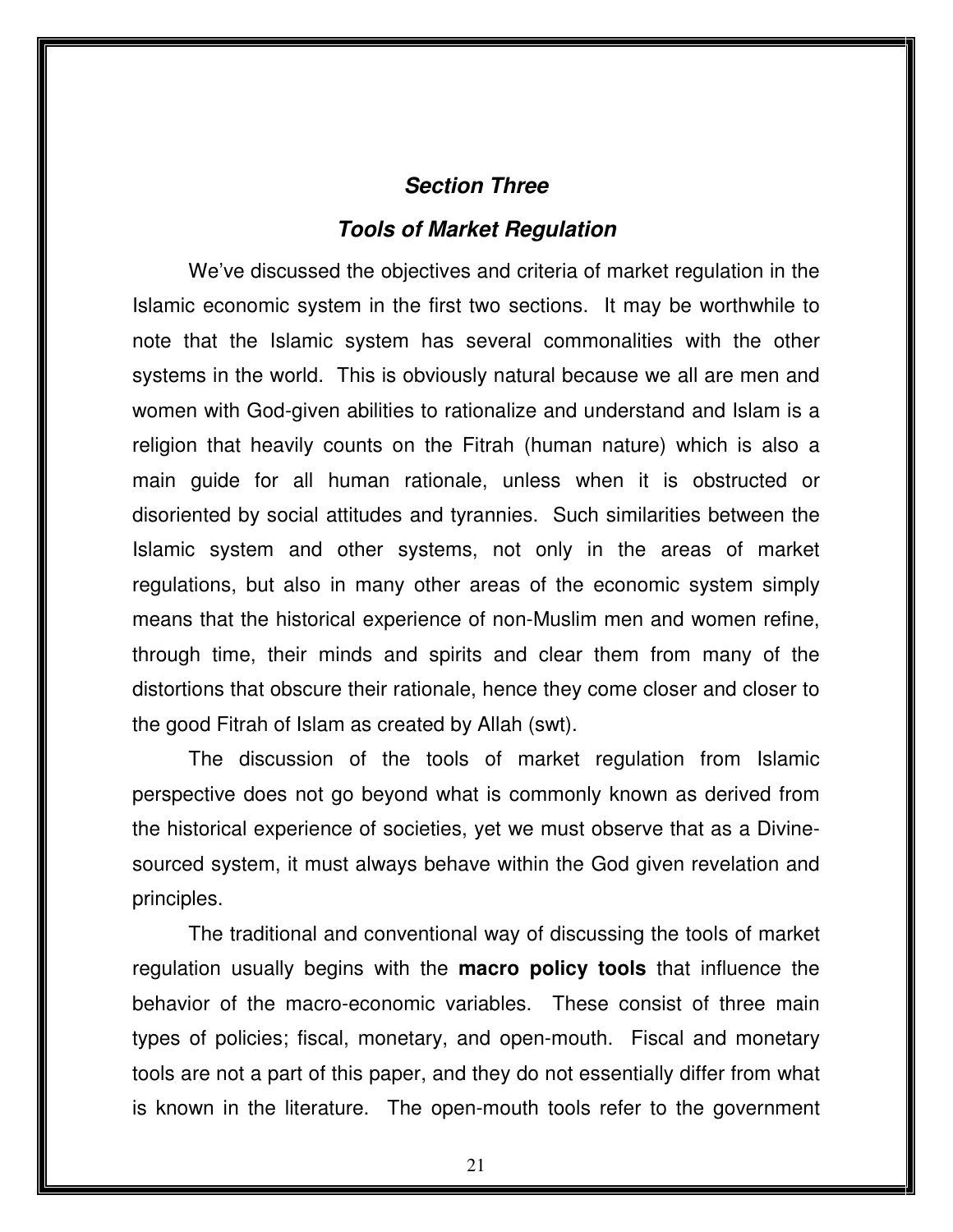policies that depend on announcement, declarations, threatening, and calling on the actors in the market to improve their behaviors and bring them in line with the objectives and norms of the society as adopted and declared by the government.

Market regulation **policies at the micro level** include income policies, credit and finance policies, licensing policies, and pricing and arbitrations policies.

Before discussing these different policies, I would like to introduce the tools of market regulation in Islamic perspective from a different angle. An angle that I feel is more consistent with the Islamic economic system itself. As we know, the Islamic economic system is marked with the coexistence of considerable amount of public properties along with private properties. This must be reflected, in my opinion, in the tools of economic policy available for influencing the market, hence it affects the type of tools used in market regulation in the Islamic economic system. I prefer to discuss the tools of market regulation in two subsections; one, tools available through the management of the public and community properties<sup>2</sup>, and two, tools for regulating the private sector.

### **Tools of Market Regulation Through**

l.

### **The Use of Public and Community Properties:**

 Public and community properties are managed by the state; their development and output as well as method of investment can affect the

 $2$  As we know, the Shari'ah assigns certain properties for the community. The Hadith of the prophet (pbuh) refers to those kinds of properties through the services they provide "All people are partners in three: grazing pasture, water, and fire." Another Hadith adds the salt land to these three. Where the prophet (pbuh) gave a piece of land to Abiad Ibn Hammal and later was told that this was a land that produces salt, which was used by all the community, he asked the person to give it back and left it as a community property accessible to all. The importance of the community property lies in that its services must be made accessible by all members of the community on equal footing and without any hidden taxes.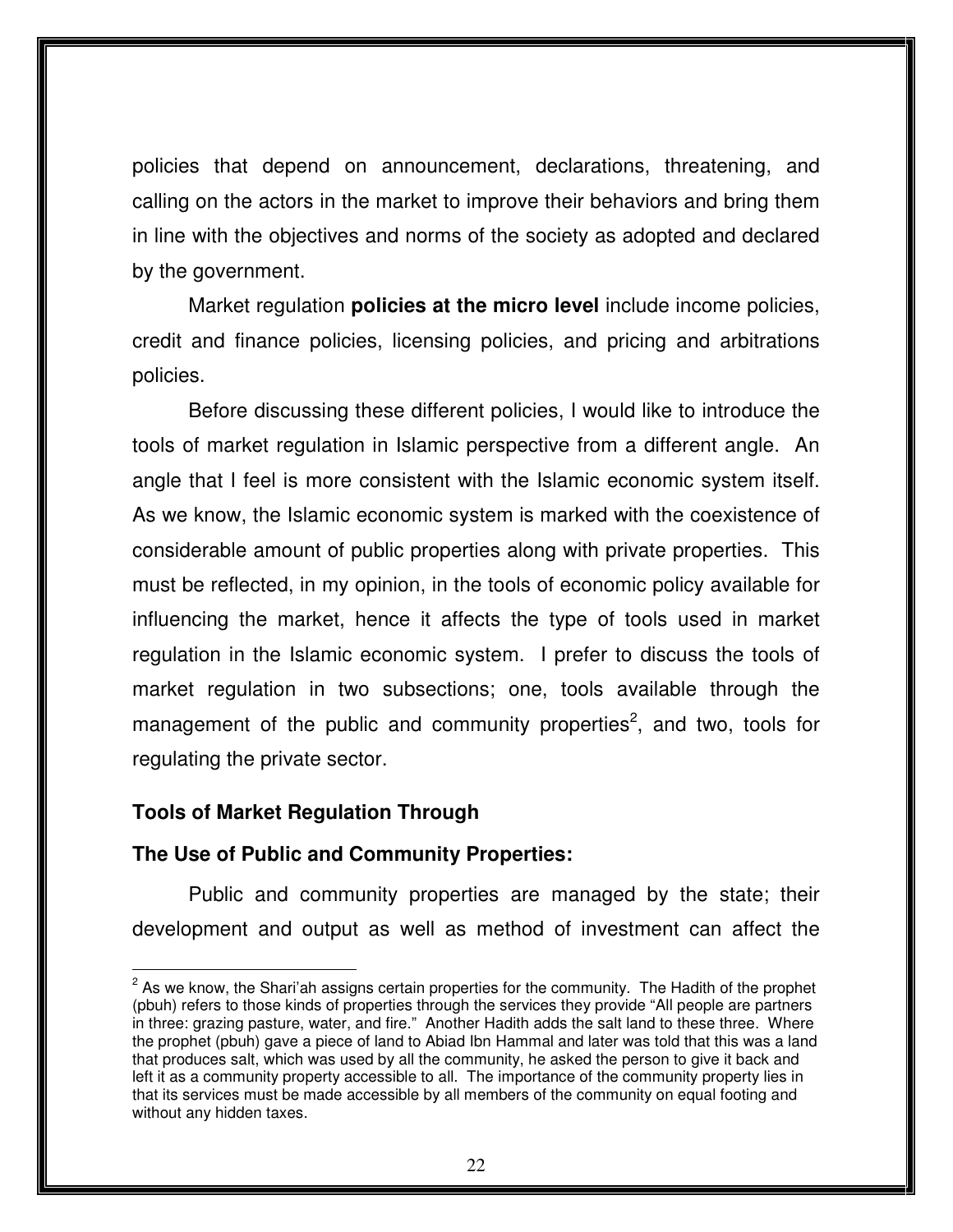private sector to a substantial degree. Hence, the market regulation through the public and community properties may take either the form of quantitative changes that use the manipulation of output and input quantities in the public sector as tools to influence the behavior of the actors in the private sector, changes in the mode of utilization and investment of public and community properties, and price and credit changes in the economic public sector.

 1. **Changes in output** of the economic public enterprises affects the private actor through the interaction they have with this output, which they normally use as input, in their private businesses and industries, or as consumer goods such as utilities produced by the economic public enterprises.

 Additionally, **changes in employment** in the economic public sector affects the employment in the private sector in at least two ways. One: by setting standards of wages and labor benefits for the whole economy, and two: by influencing the aggregate demand for labor. The economic public sector may be able to increase or decrease its demand for labor without affecting its output by manipulating the choice of labor capital-intensive technology. Hence, it can reduce or increase the labor supply available for the private sector.

 Such **quantitative changes** influence aggregate output and other macro variables (consumption, employment, income, etc.), whether directly through the public sector's employment and output policies or indirectly through their multiplied effects on the private sector.

Certainly, the effect of the public sector's quantitative policies depends on its economic integration with the rest of the economy and its market share and relationships with the private productive sector. Given the appropriate information, one may calculate the multiplier of the public sector output and employment policies and set numerical targets for the desired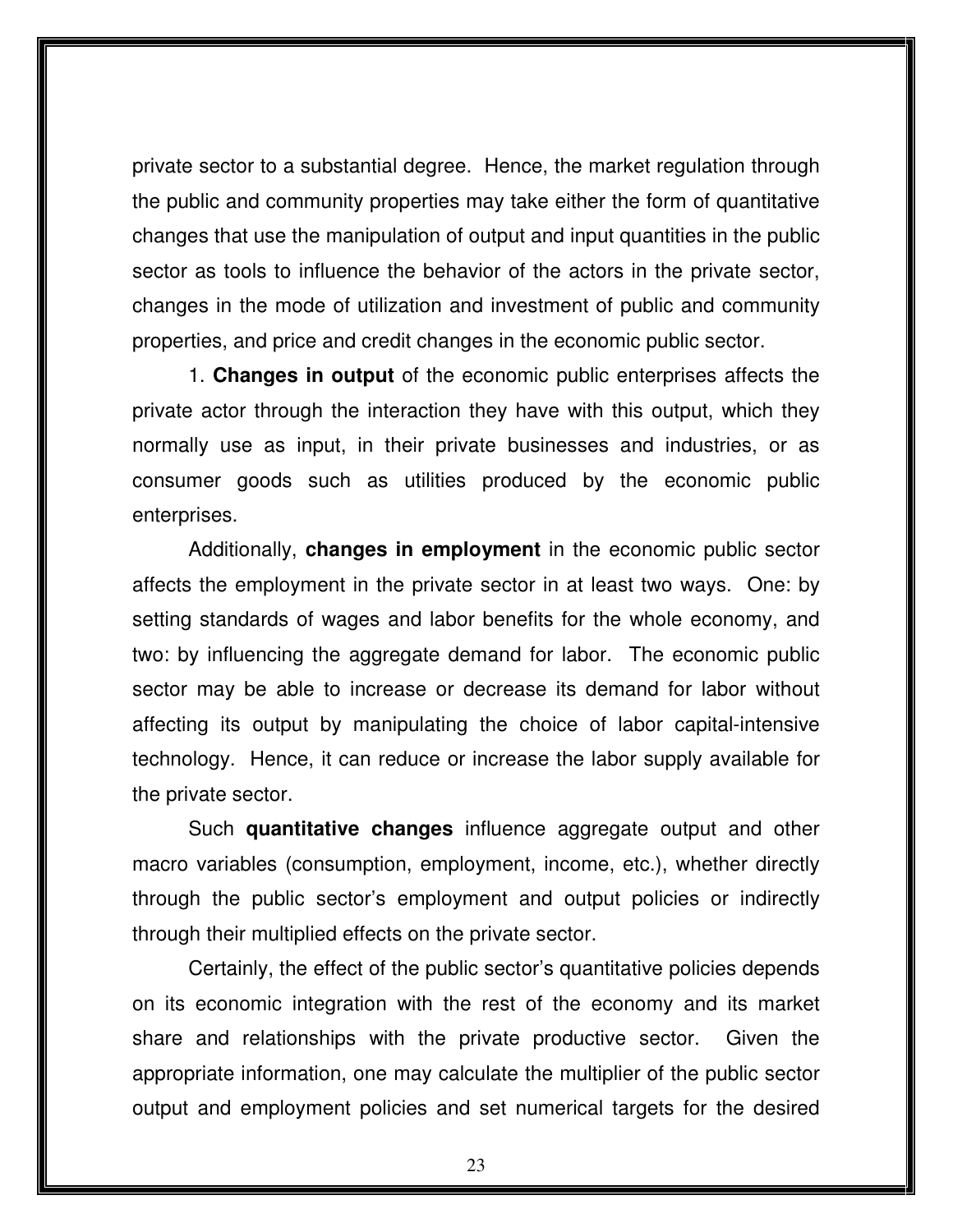effect through the application of the quantitative policy of the economic public sector.

 2. On the other hand, several other micro policies are also available through the management of public and community properties. The example given by the early Islamic state is the way it handled the land input in agriculture, which was then the overwhelming source of income and output. This example indicates that **changes in the approach or method of investment** of the public sector's properties affects also the private sector's behavior. Most of the land owned by the public sector was given to private individuals on rental basis and all decisions of farming left to these individuals against a given rental, i.e. Kharaj. This was a method of investment of the public property that aimed at three objectives at the same time as recorded from the discussion in the policy making circles at the time of the second successor of the prophet (pbuh). This trio of objectives consists of: one, liberating a huge amount of the labor force to serve in the directly needed process of liberating those who were under oppression, social, political, or religious outside the boundaries of the Islamic state; two, to produce a stable income or revenues for the Islamic state, needed to sustain its administrative functions; and three, to leave a reasonable flow of income for the future generations.

 To this we may add the **tool of Iqta'**, whether of ownership of a property or of its usufruct only. It was also used to enhance the objectives of growth and development. At the same time, the limitation imposed on the private sector's utilization of agricultural and grazing land under the Hima were minimum and mainly practiced for the grazing animals of Zakah and the armed forces.

24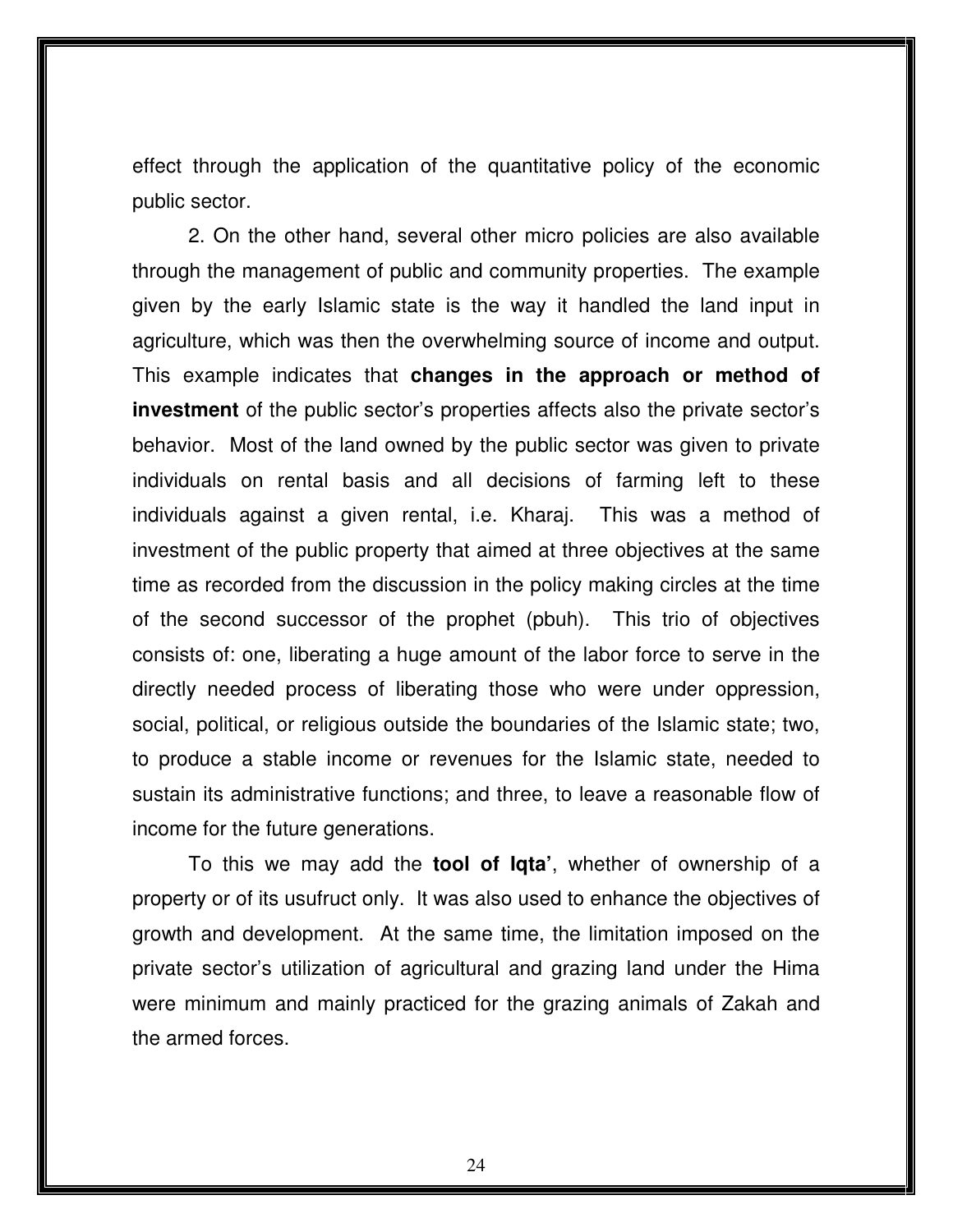Hence, the **selection of policies of investment** of the public sector's resources represents another tool through which the economic public sector influences the market.

 3. The **price policy** of the economic public sector is another micro tool available to the government to regulate or influence the market. Changes in the prices of the output of the public sector may take the form of across the board changes or selective and discriminatory pricing. The latter may include price discriminations between consumption use and the use of industries, between small users and large ones or between users in different regions of the country or in different industries, depending on the target sought by the public sector policy.

4. Lastly, **discriminatory commercial credit** or selective credit policy by the public sector enterprises represents another tool in the hands of the economic public sector to influence the behavior of the private actors in the market. This is essentially the type of commercial credit that is extended by the public sector enterprises to their customers.

### **Tools of Market Regulation in the Private Sector:**

The Hisbah (A Regulatory Agency)**:** 

It is important at the outset of this subsection to remind us of the nature of the institution of Hisbah and its historical role and functions in the Muslim market. It may be one of the most deep-rooted institutions of market regulation, not only in the Islamic history, but also in the history of mankind at large.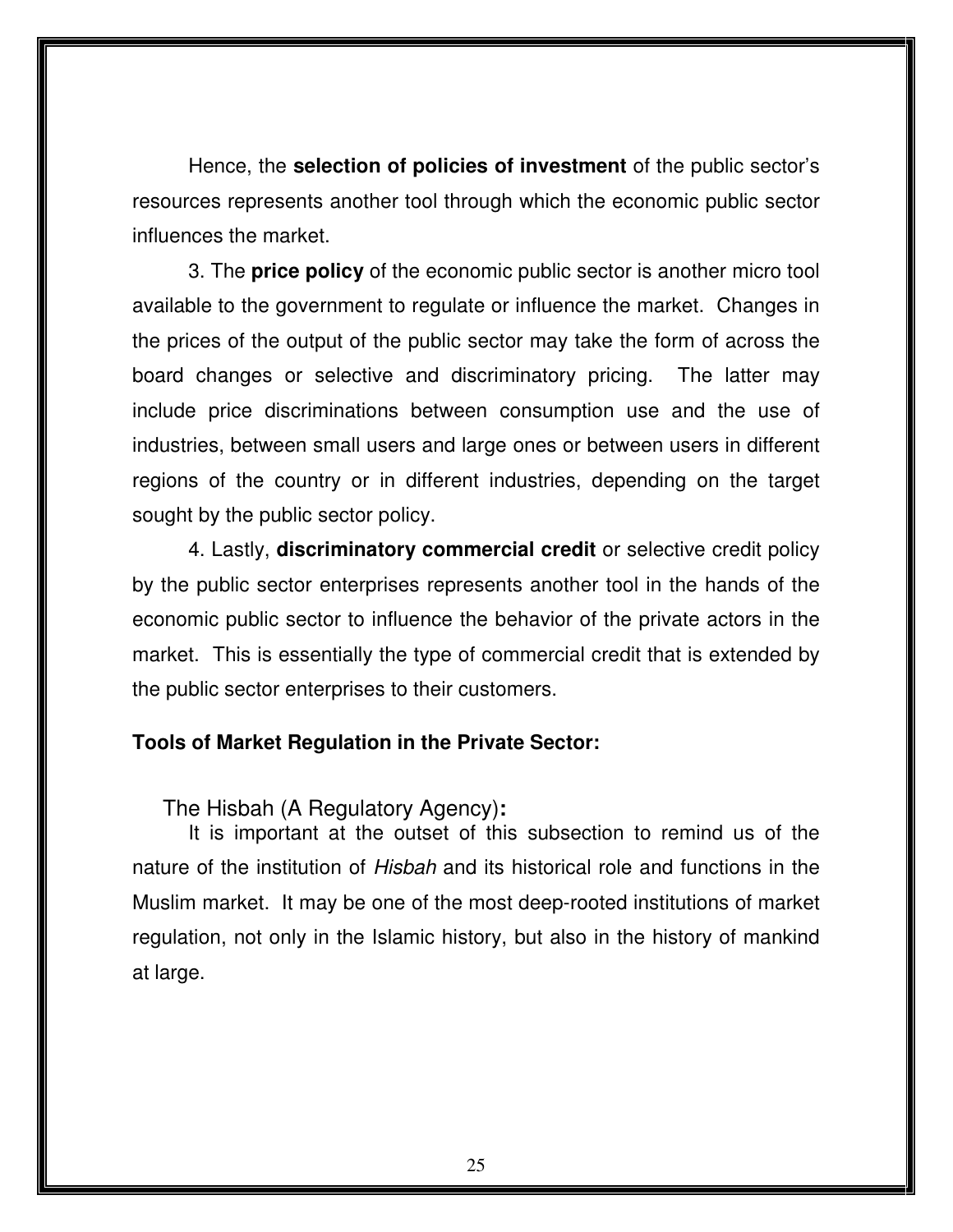It is irrelevant and perhaps futile to argue whether Hisbah is an Islamically created institution or it existed before  $\text{Islam}^3$ . What matters really is that it is an institution that existed since the time of the prophet (pbuh) and it continued since then, with an important market role, to the extent that it has become a powerful institution that was intrinsically attached to the Muslim markets throughout the economic history of Islam. It is reported that the prophet Muhammad (pbuh) was the first ruler in the Islamic history that practiced the Hisbah on the market. And it was assigned to outstanding and Shari'ah-knowledgeable persons ever since the death of the prophet (pbuh). The Muhtasib (ombudsman) has assistants around him and can enforce her/his decisions with the help of the law enforcement agencies.<sup>4</sup>

The word itself is derived from Hisab (account/accountability), and the institution of Hisbah, was assigned several market functions in the Islamic history and jurisprudence. These functions include the following:

- 1. Quality control, whereby all kinds of products were subjected to quality checks and supervision to maintain a quality standard that is desired by the society.
- 2. Shari'ah control. This function includes the supervision of the market actors from the point of view of the compatibility of their contracts with the Shari'ah, that no Riba contracts are done, no deception neither fraud, etc. are practiced.
- 3. Moral filtering. This function includes that all actors in the market in their transactions are observing the moral and ethical values of the Shari'ah. These include truthfulness in transaction and declaration

l.

 $3$  There is some scanty evidence that some sort of ombudsmanship existed in the Roman Empire, but certainly it never took the depth and wide coverage of markets as was developed in the Islamic societies. Middle Ages European imported the concept from the Muslim Spain and Middle East.<br><sup>4</sup> It is conorted that Omar assigned a learned wamen companion of the prophet (phub) whose not It is reported that Omar assigned a learned woman companion of the prophet (pbuh) whose name was Al Shaffa' as a Muhtasib in Madinah and she remained in that position until she died.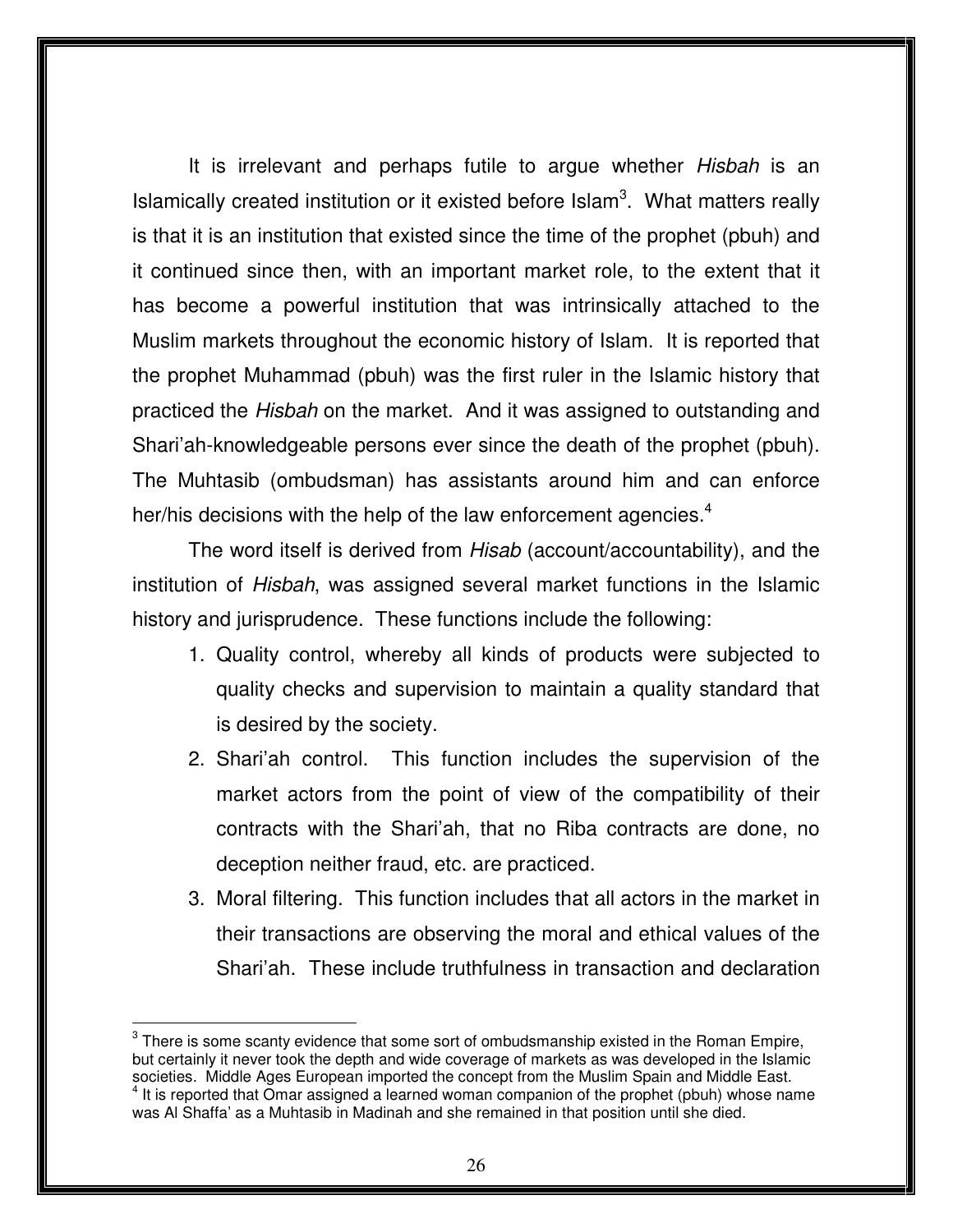of all the characteristics of merchandise, apprentices are not treated unfairly, animals are not over-burdened or underfed, etc.

- 4. Environment control. This includes that all transactors do not exceed their own domain of practice. For instance, merchants do not exhibit goods and merchandise in the street outside their own shops, hence infringing on the right of purchaser and passers-by to the whole street; craftsmen don't produce fumes or other particles that may hurt passers-by or neighbors; noise-producing craftsmen have shops away from residential areas and other businesses, etc.
- 5. Health control. The Hisbah institution was also assigned the function of health control in the Islamic market. For instance, it is required to see to it that merchandise may not be exposed to insects, their production is done under healthy conditions, no harmful or rotten ingredients are used by the producer, that producers of bread, meat, and other ready food items follow all rules of cleanliness to the extent that they were forced to employ a worker to stir the air continuously to scare away flies and other insects, to wash with soap (Muslims invented soap), to cover their nose, mouths, and all their hair when they deal with dough and the fresh bread, etc. In fact, you find in the classical books on Hisbah a detailed description of health and cleanliness rules and suggested methods of inspection, including surprise visits, etc.
- 6. The arbitration function. The Hisbah institution was also assigned the function of arbitration in market disputes between workers and employers as well as between sellers and buyers and between the merchants themselves. In this sense the *Hisbah* represents an agency that provides quick and immediate arbitration to solve disputes before they reach the court so that once the two parties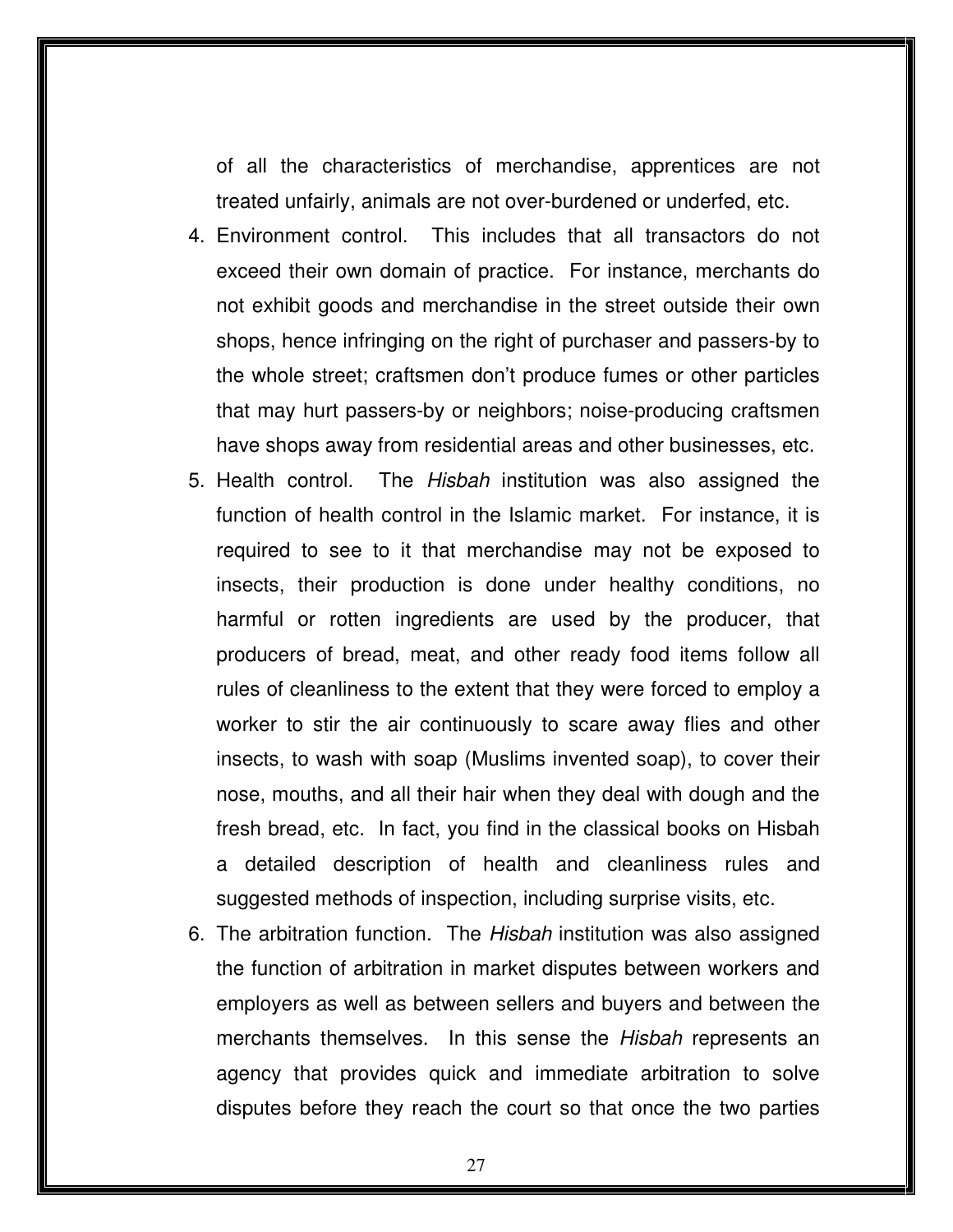accept the arbitration of the Muhtasib, any of the Muhtasib assistants or sometimes a committee formed by the Muhtasib, the dispute is usually solved on the spot without waiting for court procedures.

- 7. Anti-monopoly functions and pricing. The *Hisbah* institution was also assigned to see to it that no monopoly is practiced in the market, the type of monopolies mentioned in the books of Hisbah where the Muhtasib has to interfere include an implicit agreement between producers to raise the prices of their services or goods, the existence of one producer/seller of a commodity if he/she hoards or stores a commodity in order to reduce the market supply. If a commodity is actually produced by one single producer, then the Hisbah institution must enforce pricing, as argued by Ibn Taymiyyah and others. Hence this function includes pricing if it becomes the only way to eliminate monopolistic practices.
- 8. The supervision over the continued provision of public utility services in the market and society. The Hisbah institution was also assigned the task of seeing to it that the public utilities are maintained in a proper way. These include roads, bridges, and streetlights. Water fountains for homes and Mosques, public bathrooms, drainage, sewage, etc. If any of these public services is damaged or affected by wear and tear or naturally calamities, the Hisbah institution steps in to supervise repair and maintenance, and if there are no financial resources in the treasury of the local government, help from the center is sought or taxes are imposed on the rich for repair and maintenance of public services.

This institution of Hisbah had a heritage in all Islamic countries and major cities. This was developed in the Muslim societies at the time when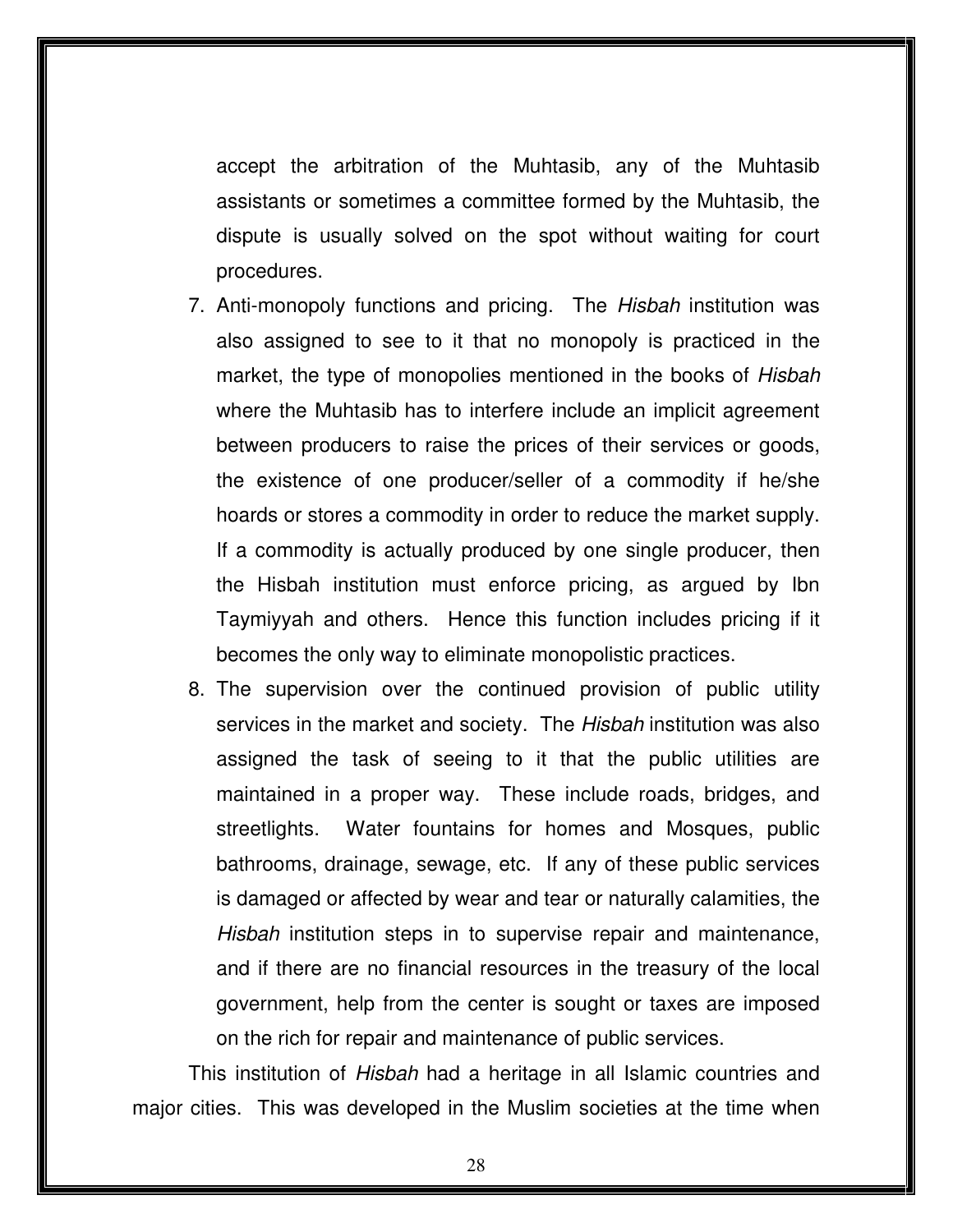Europe was sinking in ignorance and barbarism. The institution of Hisbah, once revived, represents a semi-governmental agency that takes charge of several aspects of market regulations especially those that do not fall under the macro policies. It can be charged with all or most of the abovementioned functions of which we have a rich historical experience.

There remain the other tools of direct regulations of the market and the macro-lend regulations, which will be discussed in the following subsections.

### **Direct Tools of Market Regulation**

 1. **Pricing** may be the most important tool of market regulation. It should be noted, though, that the rejection of pricing by the prophet (pbuh) had aimed at avoiding the infliction of injustice, which negatively affects the efficiency of the market. Hence, it has been argued throughout the Islamic history by Shari'ah scholars that whenever there is injustice in the market, either created by explicit or implicit agreement of the producers or the buyers of a commodity or a service, or by the very nature of the production process of a commodity such as transporting electricity or goods and people on railways where it is inefficient to have the provision of the service exercised on competitive basis. In such cases, the Fuqaha argued that pricing becomes necessary for the implementation of justice itself, hence direct pricing may be exercised under such circumstances as stated in a clear manner by one of the late brilliant Shari'ah scholars, Ibn Taymiyyah. Determination of minimum wages also falls under the title of pricing. It must be noted however that fixing a minimum wage by the Islamic state is not intended to provide sufficient means of sustenance for the laborer and her/his family; this is the responsibility of Zakah, Sadaqat, and the Islamic state itself. Minimum wages in the Islamic economic system may be needed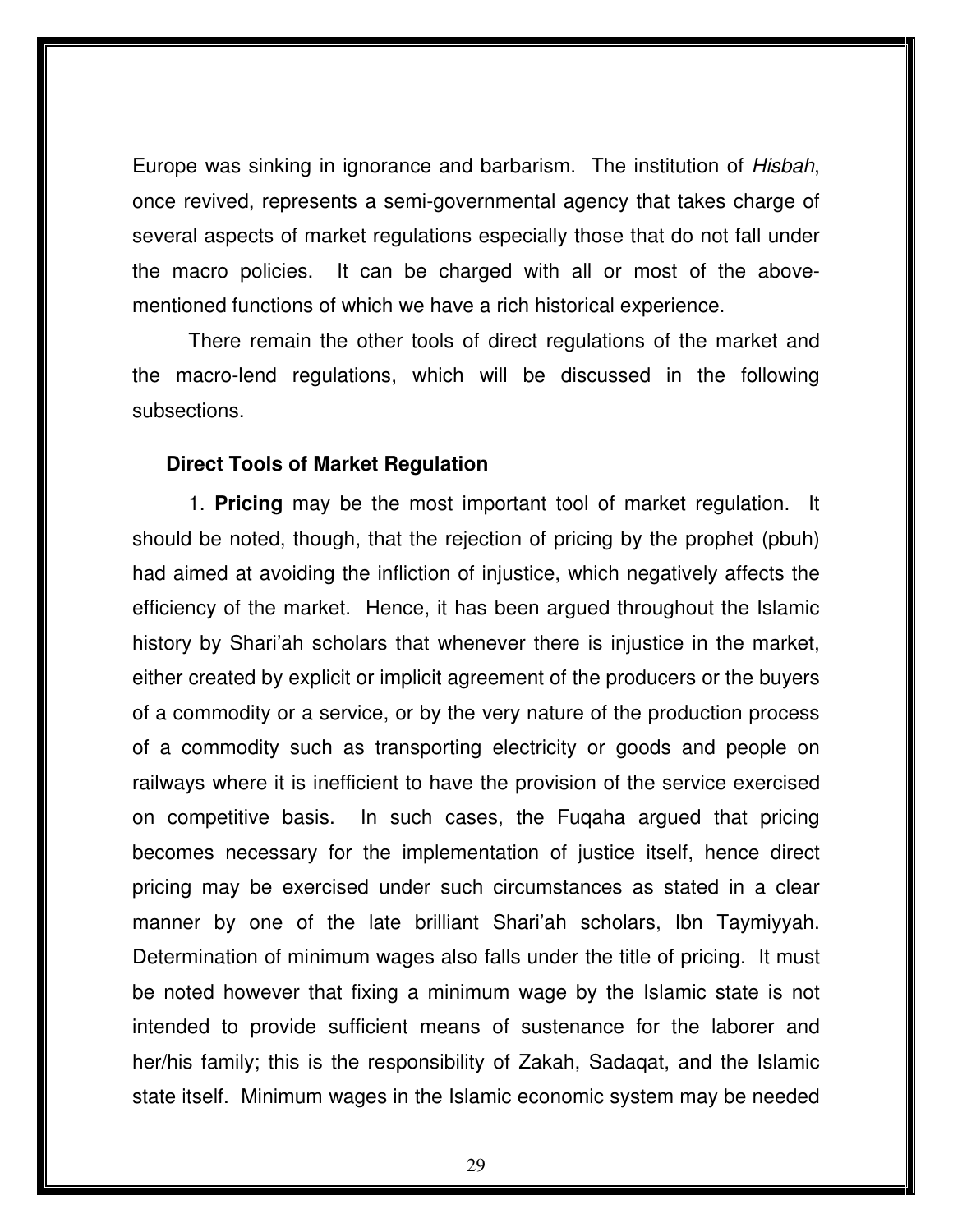for the implementation of justice in case of imbalance in the bargaining powers of workers and employers, especially in non-unionized markets. Therefore, setting a minimum wage in the Islamic system is a tool for the implementation of justice, rather than a tool for guaranteeing decent livelihood for all members of the society.

 2. The **explicit use of the tools of Iqta', Ihya', and Hima** may also be, to a certain extent, considered a direct tool for influencing the individual behavior of the market actors especially if we add that all kinds of conditions and reservations may be attached to Iqta' and Hima and, according to certain Fuqaha, to Ihya' as well.

 3. We have also the tool of **licensing and registration**, which is used essentially for protecting the transactions from deception, misleading information and fraudulent and other profiteering practices. Licensing may also be used to restrict import, export, or entry to certain markets. Yet such uses should always observe their vulnerability from the point of view of infringing on personal economic freedom, and unless there is sufficient wisdom to support the use of licensing as a restrictive tool, market forces may be unfairly distorted or twisted to the benefits of certain individuals or classes.

 4**. Subsidies**: Subsidizing income of the poor is essentially a function of the third sector, especially Awqaf and Zakah. These are two intrinsic institutions of any Islamic economy. They directly subsidize income earners, not goods production. The price subsidies and production subsidies can hardly find any support in Shari'ah. One may find very little room for their application in an Islamic economy outside the import substituting infant industries. In general, the Islamic system has a preference of direct income subsidies rather than indirect ones.

30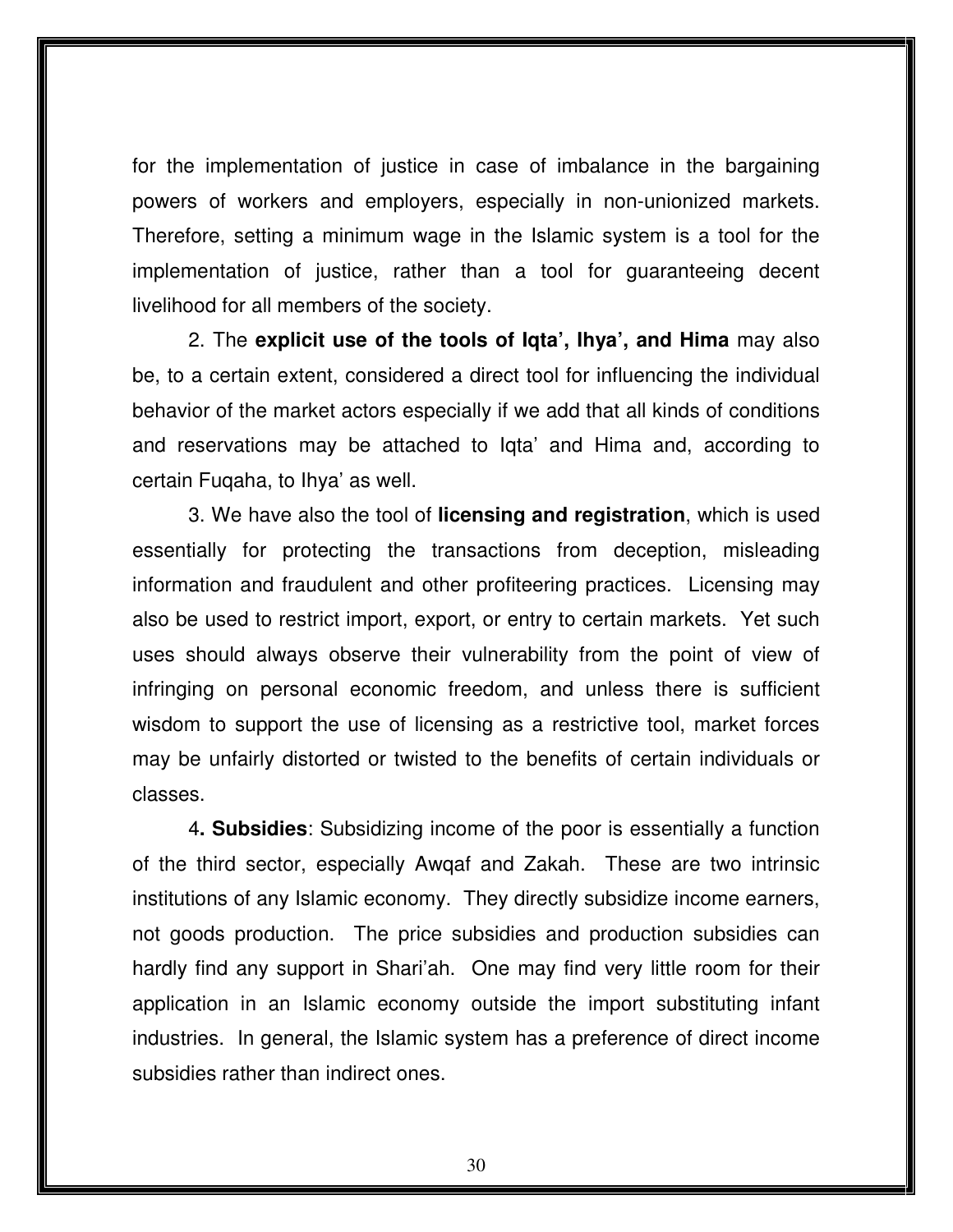### **Macro Tools of Market Regulation**

 The macro tools of market regulation include fiscal policy and monetary policy. The details of these policies using taxation, public expenditures, public debt management, and the tools of monetary policy are well known and much discussed in both Islamic and conventional economic literatures and I don't think any repetition would add a new value. However, there are a few due observations on these two major types of tools of market regulation and we need to spare a paragraph or two for innovative tools for making provisions of certain publicly produced goods and services available in the market in a manner that affects market regulation.

1. Public revenue policies go back in he Islamic history to the time of Abu-Yusuf when he suggested to the Abbasid Khalifah Harun al Rashid a shift from a money amount Kharaj system to a percentage system on the ground that such a percentage system is fairer to farmers while it does not negatively affect average revenues because good years revenues make up bad years.

This implies that changes in ratios, exemptions, and procedures of some public revenues such as Kharaj was considered one of the tools to influence the behavior of individuals in the market. It is also known that Omar, the second successor of the prophet Muhammad (pbuh) also reduced the custom tax, that was imposed on foreign merchants who brought goods in the country, on food items brought to Madinah and other cities of Hijaz at the time of famine and food shortage.

2. Our second note relates to the general limitation of taxation policy in Islam, which is a part of what I call the fiscal constitution implied in the Shari'ah. The Islamic government does not have a free hand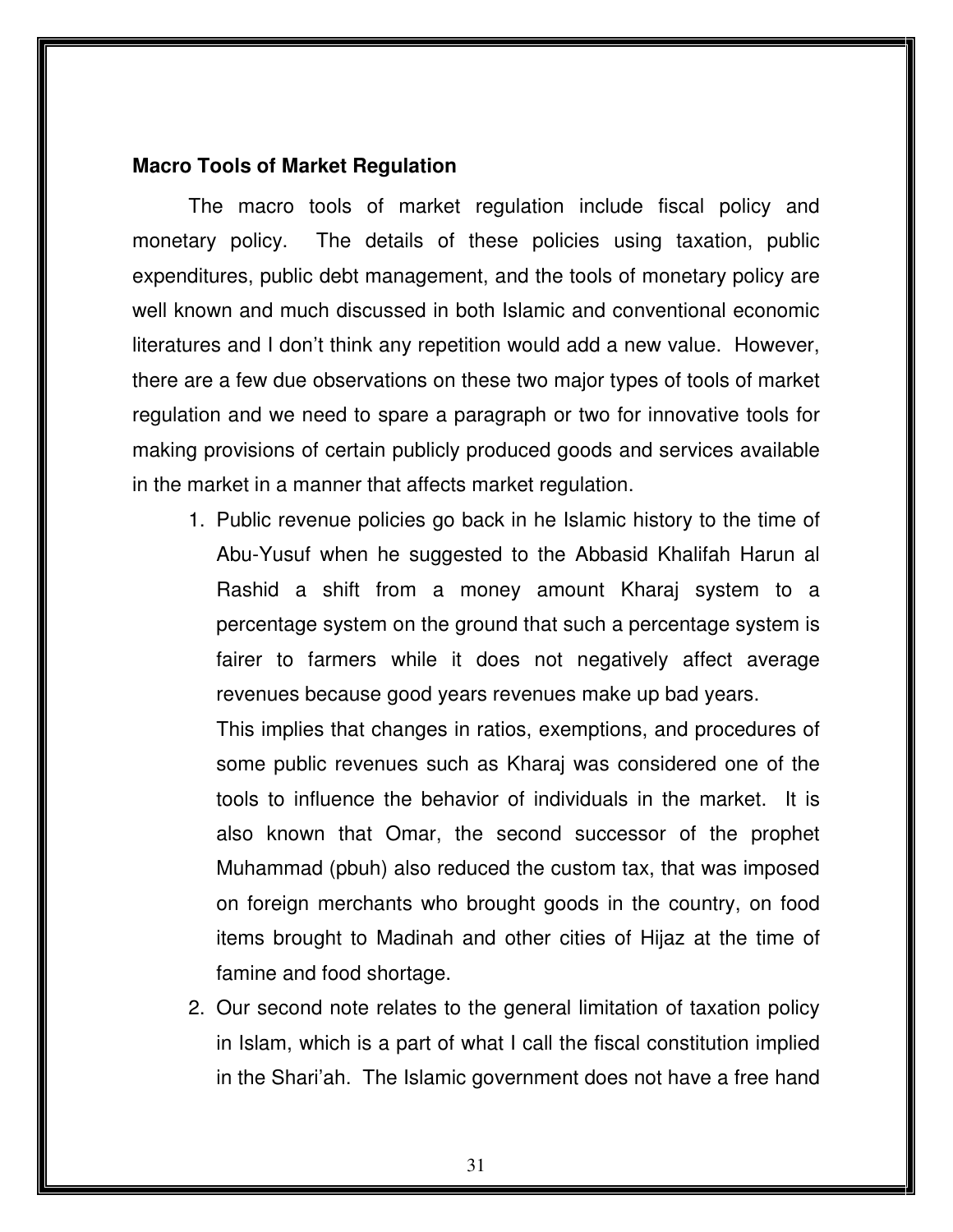in imposing and/or increasing taxes. Taxes are only a last resort to which the government may opt only for the purpose of furnishing the treasury with direly needed revenues while no other public revenues are available. In other words, taxation even comes after public borrowing because public borrowing, even if it were forced on individuals, is a lesser evil than taxation. The prophet specifically mentioned that the Islamic market must have no restrictions nor Mukus and Mukus are taxes of that kind. Hence taxation, though may be needed in many countries in today's life, are not the rule nor are they derived from the mere authority of the government or the state on its people. Taxes are imposed as an exception and their increase is also an exception. Furthermore, whenever taxes are utilized in any Muslim country, the Shari'ah provides a set of rules and prerequisites that represent some kind of a fiscal constitution that does not allow the government to overtax people nor to use taxation as a means of transferring wealth from one group of the society to another outside the Zakah and the fulfillment of basic sustenance needs of the poor and deprived.

- 3. Our third note relates to government expenditures. Here again, expenditures must equalize the equal and must not allow privileges to any area or group in the country except on the basis of more pressing needs of such area or group than the others'. In other words, government expenditure may favor the poor and needy but they may not favor the rich, industrialists, urban areas, etc.
- 4. With regard to monetary policy, we need to notice that at the time of the prophet (pbuh) there was no national currency of the Islamic state. The market continued to be based on dual system of metallic currency, gold, and silver, taken by weight, even minted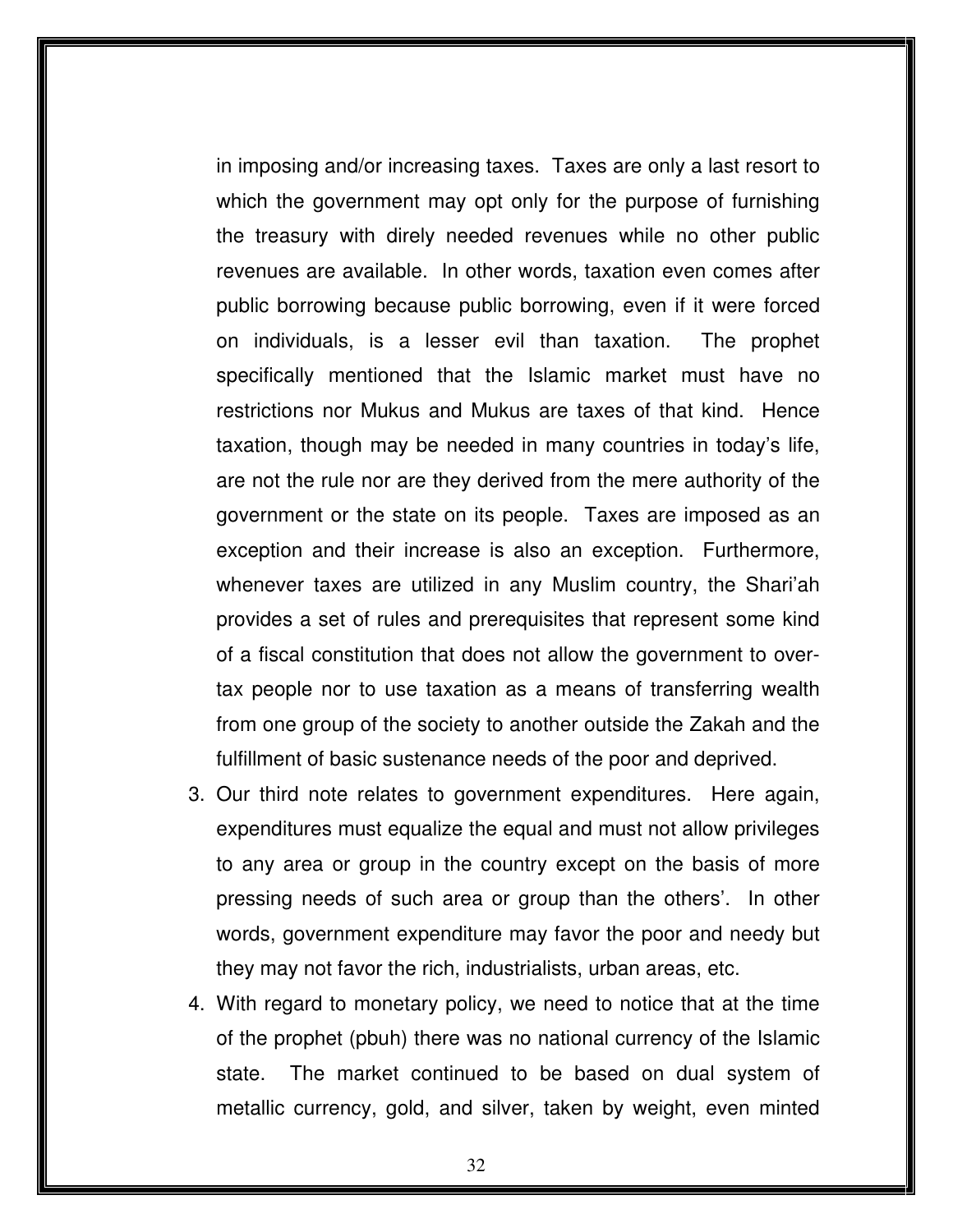currencies were considered by their weight or the weight of pure metal in them. Yet we find most contemporary writers on Islamic economics insist that the issuance of money is one of the primary aspects of sovereignty of the state and its seniorage must be kept in its hands. They find some support in the writings of the late Fuqaha regarding the Hisbah over mint houses. Hence, if we want a fresh thinking on this matter, we may find a lot of wisdom in support of government exclusiveness over the issuance of fiat money or currency, and a wide authority over other domestic means of payments yet this authority must not eliminate the freedom of transactions in the system to their right exercise the issuance, the transfer, and the acceptance of debts, as means of payment as long as this practice is done within the means of Shari'ah. We should remember that current accounts in banks and credit created by using credit cards and electronic means of payment are all considered debts in Shari'ah.

Hence, there is not sufficient support for insisting on depriving private banks from their ability to issue credits or for depriving individuals from creating their own means of payments. While we keep this in mind, we must not overlook the value of the argument that banks are only able to accept demand deposits and develop them into means of payments by virtue of the licensing by government and support given by the general public.

Hence, both the public and the government must have a say not only in determining the amounts of credit or means of payments created by the banking system and the use of such credit but also they have a right to a fair part of the cake that results from this privilege the banking system enjoys. This calls for a monetary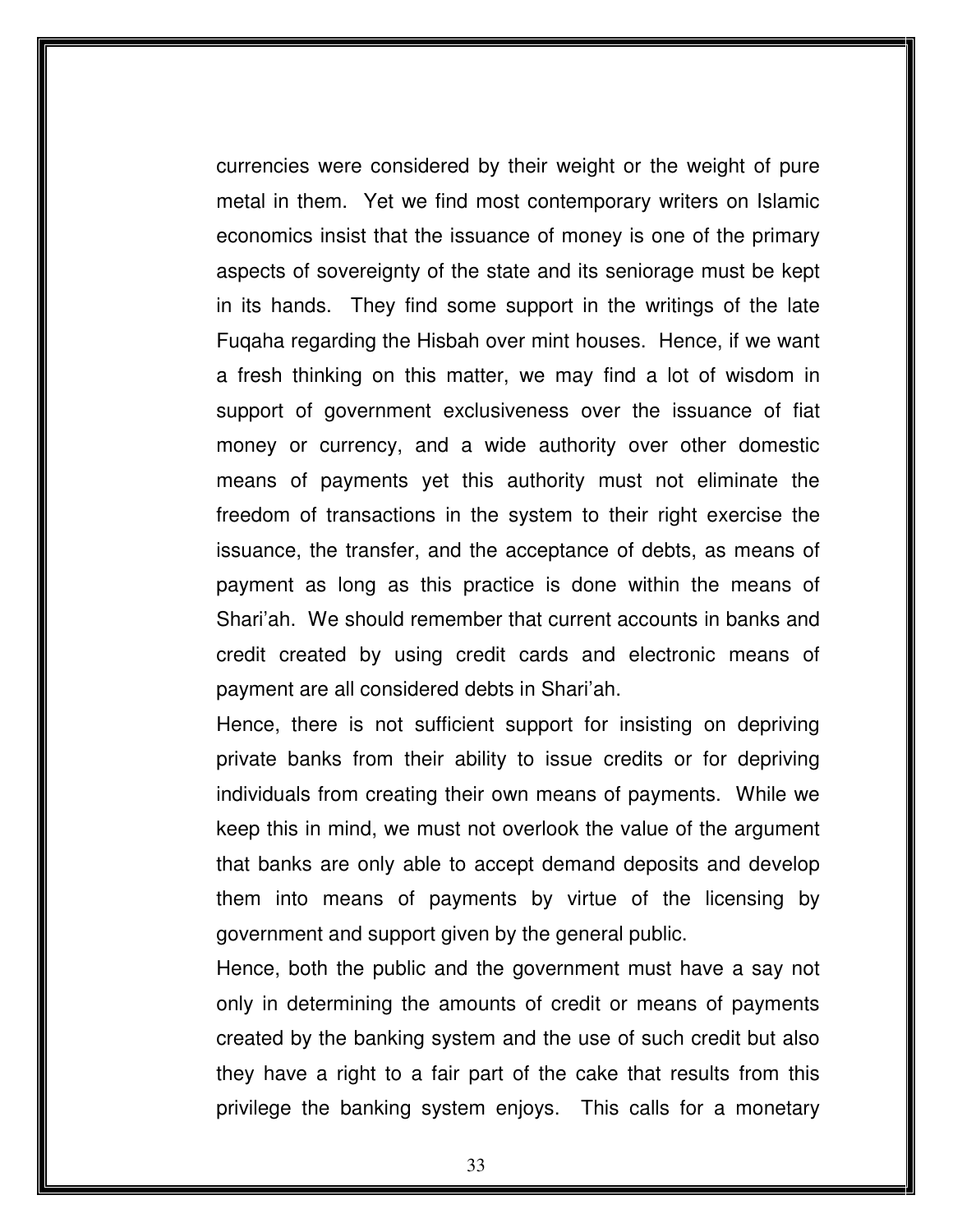policy that can manipulate, through a free banking system, the quantity of money in the society as well the sectoral and industries utilization of credit in areas of social priorities. The government can use the banking system's credit as a policy tool, e.g., it can subsidize infant or national-security sensitive industries and creditpenalize industries that produce goods and services for the consumption of rich only.

### **Innovative Tools of Financing as Means of Regulating the Market**

 In this subsection, we will discuss two points that relate to market regulation while at the same time works in the direction of democratizing the economic decisions of the government and reduce the size of government expenditures.

 First, there is a need to utilize new modes of financing public utilities as well as for all publicly provided goods and services. $5$  The idea here is to through the burden of financing on the users of these goods in such a way that sells them future goods and services against immediate payment. The proceeds of this kind of sale go for the payments for the cost of production of these future goods and services. This way we produce at a lower cost because we do away with the cost of financing. This kind of financing can be implemented through the use of future services (and goods) certificates.<sup>6</sup>

Furthermore, this approach of financing is more democratic because the failure of selling the certificates to its users and/or financiers means lack of public support for the production of the commodity or service itself or a lack of trust in the ability of the issuer to guarantee delivery on maturity.

 $\overline{a}$ 

 $<sup>5</sup>$  This new line of thinking also applies to private goods that have mass consumption.</sup>

<sup>&</sup>lt;sup>6</sup> Future services certificates are negotiable, while future goods certificates are pure Salam, and the majority of scholars view it as non-negotiable.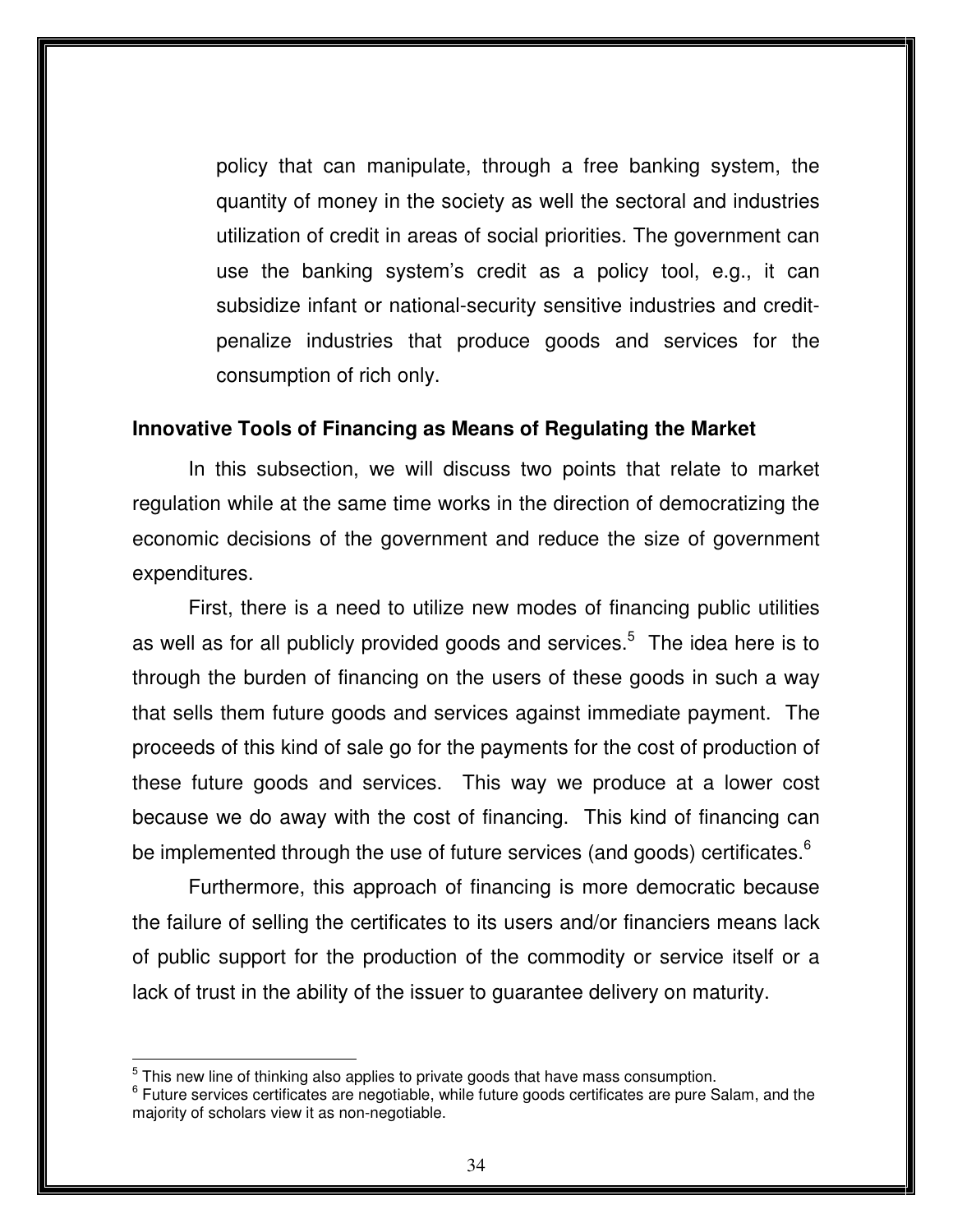Second, there is a need to promote the third sector, especially in those Muslim countries that have huge heritage of Awqaf. These Awqaf can be enhanced by improvements in the methods of utilization of existing Awqaf properties as well as by establishment of new Awqaf funds or properties for the provision of several of the goods and services that are presently produced by the government in many Muslim countries. It is to the betterment of all Muslim societies if the Awqaf can resume their role in providing education, health care, and most social services including helping he poor and needy. The role of Awqaf is always supported and supplemented by the implementation of Zakah although one of them seeks to establish assets that produce a flow of services for the philanthropic sector, which is the meaning of al Sadaqah al Jaryah, while the other takes primary care of existing and immediate needs.

#### **Conclusion**

 This paper attempted to discuss the Islamic principles, tools, and parameters for market regulation. The main theme of the paper was two fold. On the one hand, it argued that whatever market regulations might be imposed by the government in the Islamic economic system must by minimum and only to the extent of the need that is supported by public interests especially in the areas of health, quality control, moral control, and avoidance of prohibited transactions. Those market regulations are such that while they serve the public interest, they must only put minimum limitation on private economic freedom. The government is better off utilizing indirect tools of regulating the private sector's markets and the behavior of its actors. Those indirect tools consist of the management of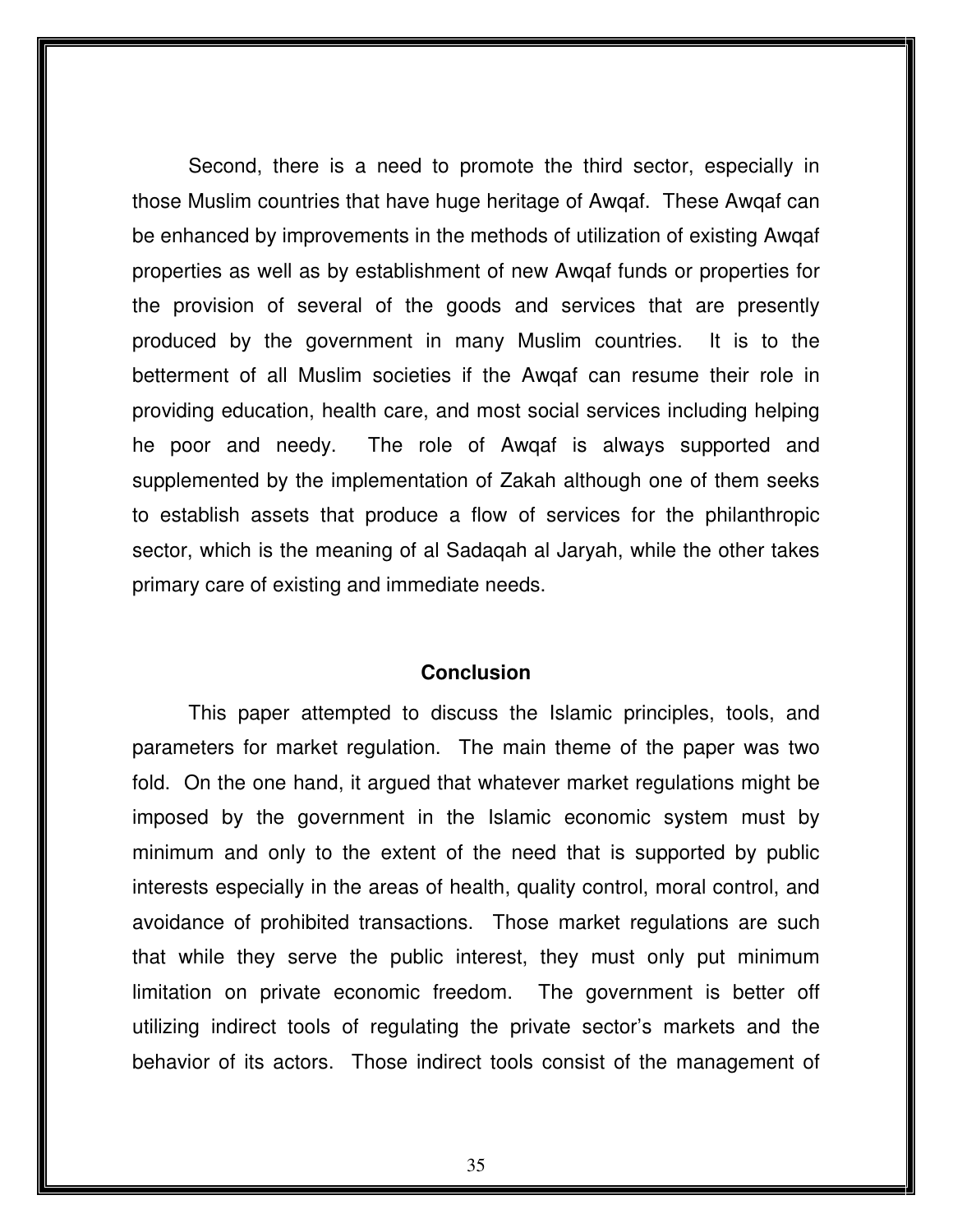public and community properties, their output and employment policies, and the pricing policy of their products.

 Second, the paper also argued that the market experience throughout the Islamic history has produced very rich heritage in institutionalizing market regulation through *Hisbah* agency as well as in the promotion of the philanthropic sector and its activities that replace the government in providing several goods and services including health, education, and several public utilities all over the Muslim world.

### References

- Al Abbadi, Abd al Salam, **Al Mikiyyah fi al Shari'ah al Islamiyyah,** three volumes, al Aqsa Publishers, Amman 1974, (Arabic).
- Abu al Ajfan, Muhammad, "Al Waqf ala al Masjid wa Atharuhu fi al Tanmiyah wa al Tawzi'" in **Dirasat fi al Iqtisad al Islami,** The International Center for Research in Islamic Economics, Jeddal1985, (Arabic).
- Abu Ubaid, al Qasim bin Sallam (circa 224 h), **Kitab al Amwal,** edited by Muhammad Hamid al Faqi, al Maktabah al Tijariyyah al Kubra, Cairo 1353 h, (Arabic).
- Abu Yusuf, al Imam al Qadi Yaqub bin Ibrahim (circa 191 h), **Kitab al Kharaj,** al Matba'ah al Salafiyyah, Cairo1352h, (Arabic).
- Al Assal, Ahmad Muhammad and Abd al Karim, Fathi, **Al Nizam al Iqtisadi al Islam,** Wahbah publishers, Cairo 1977, (Arabic).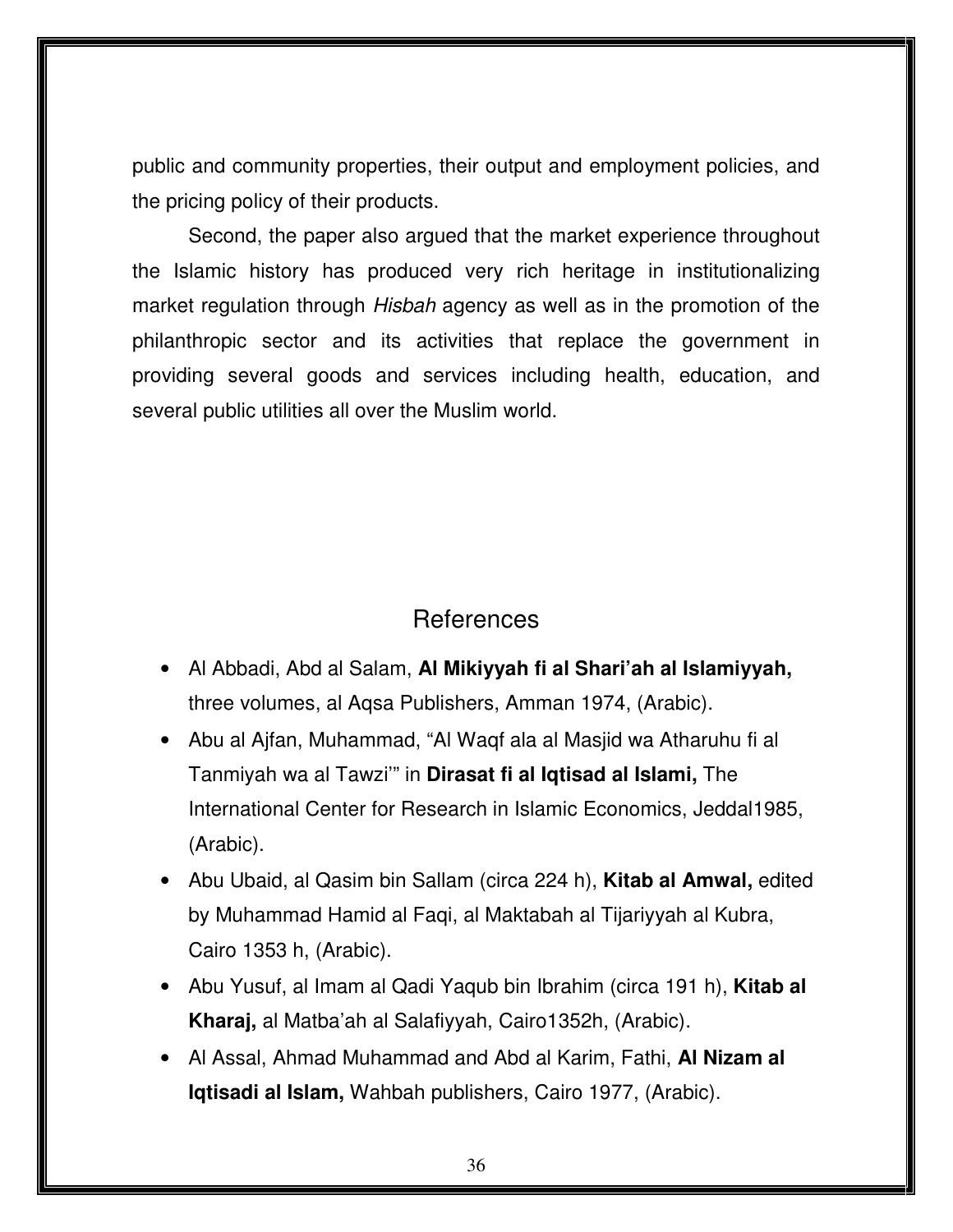- Chapra, Omar, "The Islamic Welfare State and its Role in the Economy," in Khurshid Ahmad, ed. **Studies in Islamic Economics,** International Center for Research in Islamic Economics, King Abdulaziz University, Jeddah 1977.
- Kahf, Monzer, "Taxation Policy in an Islamic Economy" in Ziauddin Ahmad, Munawwar Iqbal and M. Fahim Khan, eds. **Fiscal Policy and Resource Allocation in Islam,** International Center for Research in Islamic Economics, King Abulaziz University, Jeddah 1983.
- Al Mawardi, al Imam Abu al Hasan ali bin Muhammad bin Habib (circa 450 h), **Al Ahkam al Sultaniyyah wa al Wilayat al Diwaniyyah,** 3rd ed., Mustafa al Babi al Halabi Publishers, Cairo 1973, (Arabic).
- Al Mubarak, Muhammad, **Al dawlah wa Nizam al Hisbah Inda ibn Taymiyyah,** Dar al Fikr, Beirut 1967, (Arabic).
- \_\_\_\_\_\_\_\_\_\_\_\_\_\_\_\_, **Nizam al Islam, al Iqtisad,** Dar al Fikr, Beirut 1972, (Arabic).
- Al Sadr, Muhammad Baqir, **Iqtisaduna,** 2<sup>nd</sup> ed., Dar al fikr, Beirut 1968, (Arabic).
- Al Shirazi, **Nihayat al Rutbah fi Talab al Hisbah**, edited by al Arini, Lajnat al Ta'lif wa al Tarjamah wa al Nashr Publishers, Cairo1946, (Arabic).
- Siddiqi, Muhammad Nijatullah, " Public Expenditure in an Islamic State" presented at the International Seminar on Fiscal Policy and Development Planning in an Islamic State, International Institute of Islamic Economics of the International Islamic University, Islamabad July 1986.
- Ibn Taymiyyah, Ahmad, **Al Hisbah fi al Islam,** edited by Muhammad al Mubarak, Dar al Kutub Al Arabiyyah, Beirut 1967, (Arabic).